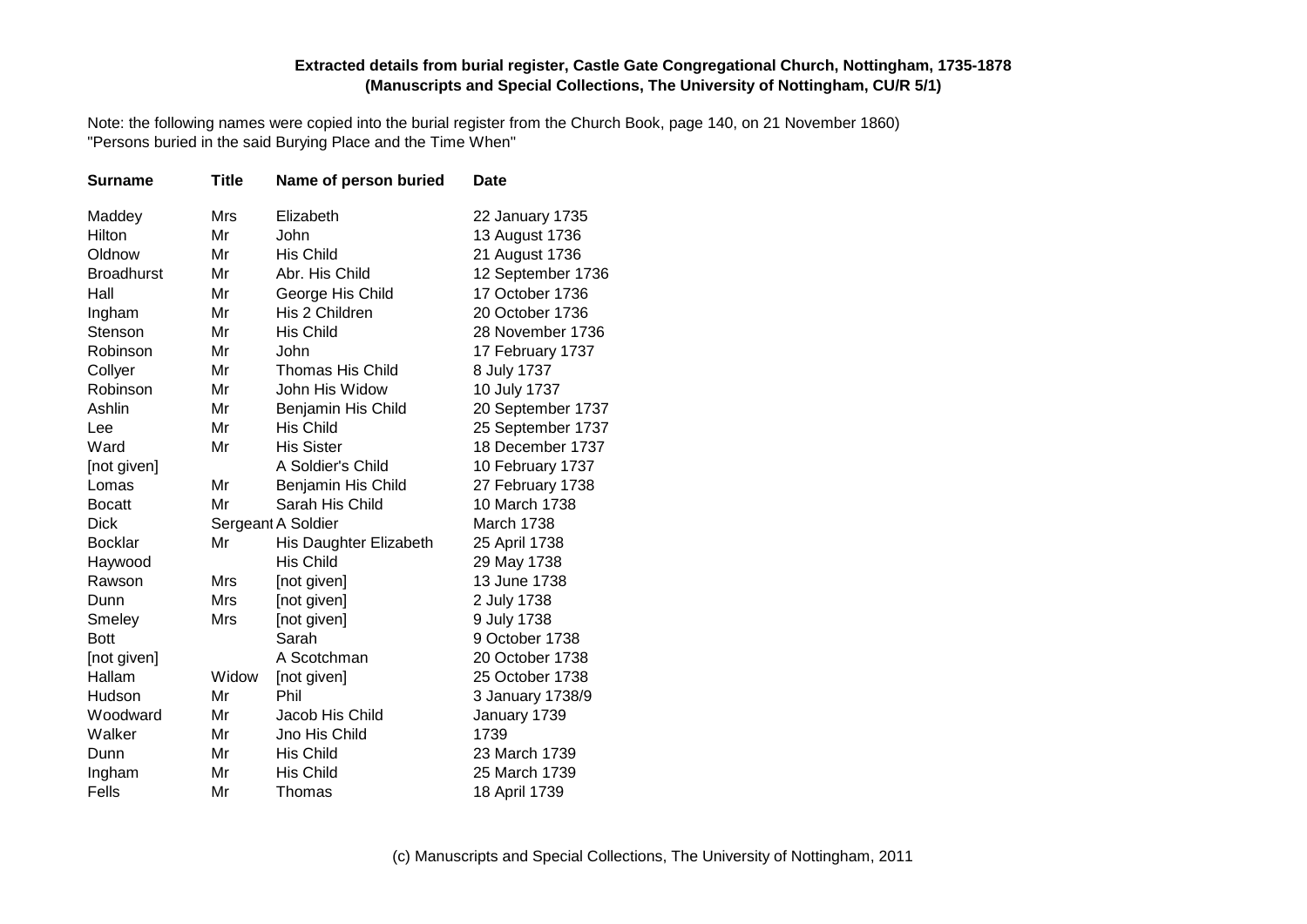| Mr         | <b>Skr His Child</b> | 20 May 1739      |
|------------|----------------------|------------------|
| Mr         | Thomas               | 25 May 1739      |
|            | Ruth                 | 8 June 1739      |
| Mr         | [not given]          | 25 June 1739     |
| Mrs        | Her Child            | <b>July 1739</b> |
| <b>Mrs</b> | [not given]          | 5 August 1739    |
|            | Ann                  | 31 October 1739  |
| Mr         | His Child            | December 1739    |
| Mr         | John                 | 22 April 1740    |
|            |                      |                  |

Note: No register for the following 50 years in existence

| <b>Surname</b>   | <b>Title</b> | Name of person buried | Date          | Age | <b>Depth</b> | <b>Situation [of</b><br>grave] | Remarks /<br><b>Address</b>      |
|------------------|--------------|-----------------------|---------------|-----|--------------|--------------------------------|----------------------------------|
| Plumb            |              | The Rev Richard       | 4 August 1791 | 54  |              |                                | Pastor of the<br>Church 19 years |
| Tew              | Mr           | [not given]           | 4 August 1790 |     |              | 8 0                            |                                  |
| Fleck            | Mr           | [not given]           | 4 August 1792 |     |              | 8 3                            |                                  |
| <b>Burrows</b>   | Mrs          | [not given]           | 4 August 1793 |     |              | 6 1                            | 1796                             |
| Clark            |              | Mary                  | 4 August 1796 |     | 7            | 6 26                           |                                  |
| Walker           | Mrs          | [not given]           | 4 August 1797 |     |              | 1 <sub>1</sub>                 |                                  |
| Curtis           | Mrs          | [not given]           | 4 August 1797 |     |              | 110                            |                                  |
| <b>Bridgford</b> |              | George                | 4 August 1797 |     |              | 1 47                           |                                  |
| Ingham           | <b>Miss</b>  | [not given]           | 4 August 1797 |     |              | $2 \frac{3}{2}$                |                                  |
| Noton            | Mrs          | [not given]           | 4 August 1797 |     |              | 4½ 30                          |                                  |
| Henshaw          | Mrs          | Her Child             | 4 August 1798 |     |              | 4 4 4                          |                                  |
| Winter           | Mr           | His Child             | 4 August 1798 |     |              | 4 47                           |                                  |
| Page             | Mrs          | [not given]           | 4 August 1798 |     |              | 6½ 36                          |                                  |
| Senior           | <b>Miss</b>  | [not given]           | 4 August 1799 |     |              | $1 \frac{3}{2}$                |                                  |
| Osborne          | Mrs          | [not given]           | 4 August 1799 |     |              | $1\,5\%$                       |                                  |
| Crips            | Mr           | His Child             | 4 August 1799 |     |              | 4 4 1                          |                                  |
| Grey             |              | Martha                | 4 August 1800 |     |              | 1 36                           |                                  |
| Tutin            | Mrs          | [not given]           | 4 August 1800 |     |              | 2 2 5                          |                                  |
| Ridsdale         | Mr           | His Child             | 4 August 1800 |     |              | 4 2 3                          |                                  |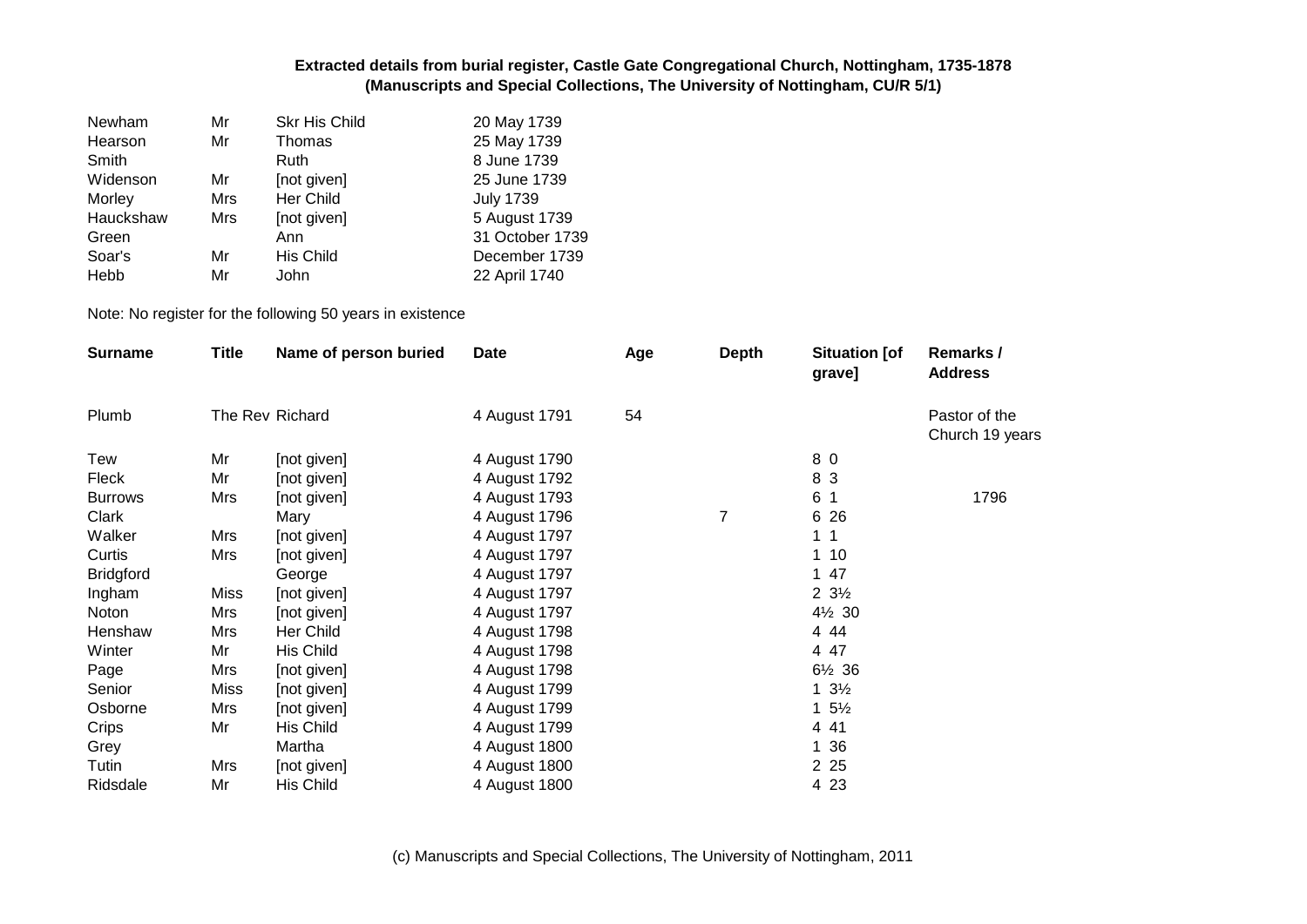| Wyville            | Mr  | His Child    | 9 September 1800  | 1 mth        | 7              | 69                                                                                                                                               |
|--------------------|-----|--------------|-------------------|--------------|----------------|--------------------------------------------------------------------------------------------------------------------------------------------------|
| Clarke             |     | Elizabeth    | 18 September 1800 | 70           | 7              | 5<br>26                                                                                                                                          |
| <b>Thorpe</b>      | Mr  | His Child    | 19 October 1800   |              | 7              | 8<br>47                                                                                                                                          |
| <b>Bridgeford</b>  |     | Sarah        | 28 October 1800   | 50           | 5              | 47<br>1                                                                                                                                          |
| Hearnshaw          | Mr  | His Child    | 9 January 1801    | 17 mths      | 6              | 8 30                                                                                                                                             |
| Darker             |     | Mary         | 29 January 1801   | 1            | 6              | 21/ <sub>2</sub> 311/ <sub>2</sub>                                                                                                               |
| Whittingham        | Mr  | His Child    | 13 February 1801  | $\mathbf{1}$ | 6              | 2 <sub>16</sub>                                                                                                                                  |
| Sibbert            |     | Mary         | 22 February 1801  | 74           | 5              | 710                                                                                                                                              |
| German             | Mr  | His Child    | March 1801        |              | 5              | 11<br>1.                                                                                                                                         |
| Hipwell            |     | John         | 10 May 1801       | 50           | 6              | 18<br>9                                                                                                                                          |
| Lock               |     | Thomas       | 17 May 1801       | 11 wks       | 7              | 16<br>8                                                                                                                                          |
| Collishaw          | Mr  | His Child    | 4 June 1801       | 21 wks       | 7              | 28<br>9                                                                                                                                          |
| Curtis             | Mr  | [not given]  | 4 June 1801       | Abt 40       | 5              | $\mathbf{1}$<br>10                                                                                                                               |
| Sherwood           |     | S Esq        | 6 July 1801       | 62           | 6              | 7 44                                                                                                                                             |
| friends            |     |              |                   |              |                | n.b. According to "Nottingham Graveyard Guide" (A Stapleton, 1911), S. Sherwood of Charten House Sq, London, died on the way home after visiting |
|                    |     |              |                   |              |                |                                                                                                                                                  |
| Whittingham        | Mrs | [not given]  | 26 July 1801      | 34           | 5              | 216                                                                                                                                              |
| Whitt              | Mr  | His Child    | August 1801       |              | $\overline{7}$ | 8 441/2                                                                                                                                          |
| Newberry           | Mr  | His Child    | August 1801       |              |                |                                                                                                                                                  |
| Swann              |     | Mary Anne    | September 1801    | 20           | Vault          |                                                                                                                                                  |
| Crips              | Mr  | His Son      | September 1801    | 14           | 6              | 3<br>38                                                                                                                                          |
| Martin             | Mr  | [not given]  | September 1801    | 14           | 5              | 38<br>$\mathbf{1}$                                                                                                                               |
| Linney             |     | Dorothy      | September 1801    | 40           | 5              | 6 27                                                                                                                                             |
| Beeby              | Mr  | His Child    | September 1801    |              | 6              | Stone                                                                                                                                            |
| Rawson             |     | W            | 8 January 1802    | 74           |                | <b>Brick grave</b>                                                                                                                               |
| Wyvill             | Mr  | Child        | 11 January 1802   | 4 mth        | 6              | 6 11                                                                                                                                             |
| Soar               |     | Sarah        | 15 January 1802   | 50           | 4              | 27<br>6                                                                                                                                          |
| Earnshaw           |     | T, His Child | 17 February 1802  | 4 mths       | 7              | 5<br>45                                                                                                                                          |
| Ascott             | Mrs | [not given]  | 21 February 1802  | 54           | 8              | 7 22                                                                                                                                             |
| Marriott           | Mrs | A            | 26 February 1802  | 77           | 5              | 29<br>6                                                                                                                                          |
| Gaskills           | Mr  | His Child    | 28 February 1802  | 10 mths      | $\overline{7}$ | 39                                                                                                                                               |
| Bedford            |     | Gad          | 19 March 1802     | 37           | $\overline{7}$ | $\overline{2}$<br>$\mathbf{1}$                                                                                                                   |
| Kippis             | Mrs | Susan        | 29 March 1802     | 73           | $6\frac{1}{2}$ | 6 41                                                                                                                                             |
| <b>Blatherwick</b> |     | 2 children   | May 1802          |              | $5\frac{1}{2}$ | 7 33                                                                                                                                             |
| <b>Blatherwick</b> |     | [not given]  | 1 June 1802       | 28           | $4\frac{1}{2}$ | 7 33                                                                                                                                             |
| Simpson            |     | Τ            | 18 June 1802      | 17           | 9ft            | 2 <sub>12</sub>                                                                                                                                  |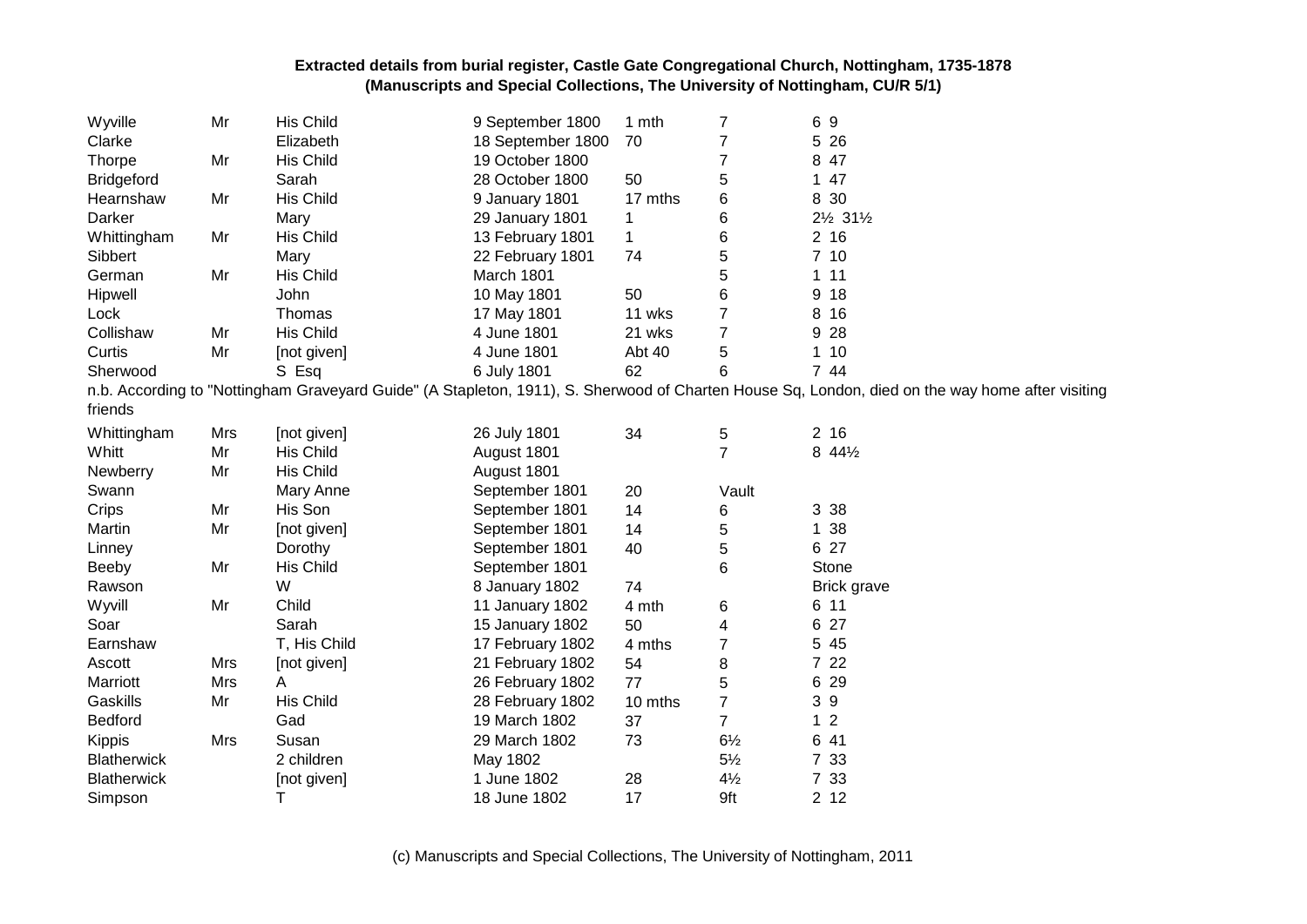| Simpson            | Mrs         | Her Child        | August 1802      | $\overline{2}$ | $5\frac{1}{2}$ | 3x4 8             |
|--------------------|-------------|------------------|------------------|----------------|----------------|-------------------|
| Holmes             |             | Pris             | 21 August 1802   | 12             | $6\frac{1}{2}$ | 3x4 13            |
| Mather             | Arch        | His Child        | August 1802      | 2              | 5              | 3x4 8             |
| Wyvill             | <b>Mrs</b>  | Her Child        | 6 October 1802   | 5 days         | 5              | 6 11              |
| Warren             | Mr          | His Child        | 8 October 1802   | 3 wks          | 4              | 3x4 8             |
| Thornton           | Mrs         | [not given]      | October 1802     |                | 9              | 45 1              |
| Pollard            | Mr          | His Child        | October 1802     |                |                | 3x4 8             |
| Page               | Mr          | [not given]      | November 1802    |                | 8              | 5 26              |
| <b>Bakewell</b>    | <b>Mres</b> | [not given]      | November 1802    |                |                | 5½ 18             |
| Thorpe             | Mr          | F                | 11 January 1803  |                | $\overline{7}$ | 112               |
| Swann              | Mrs         | Chris, Her Child | 12 January 1803  |                |                | Brick grave       |
| Newberry           | Mr          | His Child        | 24 January 1803  | 4              | 5              | 1 33              |
| <b>Burrows</b>     |             | Thomas           | 14 February 1803 | 64             | $\overline{7}$ | 8 32/33           |
| Warren             | Mr          | His Child        | February 1803    |                | 5              | 3x4 13            |
| Gibbon             | Mrs         | [not given]      | February 1803    |                | 6              | 9 16              |
| White              |             | Joseph           | 10 March 1803    | 36             | 4              | 10<br>1           |
| <b>Blatherwick</b> |             | Gabrielle        | 20 March 1803    |                | 4              | 7 33              |
| <b>Burton</b>      |             | G                | 10 April 1803    | 56             | 8              | 6 22              |
| <b>Barber</b>      | Mrs         | [not given]      | 15 April 1803    |                | 5              | Mr Beeby's Stone  |
| <b>Burrows</b>     | Mrs         | [not given]      | 4 May 1803       | 52             | 6              | 5 26              |
| Dunn               | Mrs         | [not given]      | August 1803      |                | $7\frac{1}{2}$ | $2\frac{1}{2}$ 7  |
| Carter             | Mr          | His Child        | January 1804     |                |                | 4 13              |
| Pacey              | Mr          | His Child        | February 1804    |                |                | 4 13              |
| Jackson            | Mr          | His Child        | 23 February 1804 | 7 wks          |                | Brick grave       |
| Newton             | Mr          | His Child        | 11 March 1804    | 7 mths         | $\,6$          | 6 45              |
| Soar               |             | [not given]      | [not given]      |                |                |                   |
| Ray                |             | Ellen            | 16 March 1804    | 25             | 5              | 12                |
| Tutin              |             | George           | 22 April 1804    | 21             | $\overline{4}$ | 1 <sub>2</sub>    |
| Earnshaw           | Mr          | His Child        | 22 April 1804    | 6              | $4\frac{1}{2}$ |                   |
| Truman             |             | [not given]      | [not given]      |                |                |                   |
| Walker             | Mrs         | [not given]      | 17 July 1804     | 68             | 4              | 5½ 18             |
| Martin             | <b>Mrs</b>  | [not given]      | 15 January 1805  | 52             |                | 1 38              |
| Newton             | Mr          | His Child        | January 1805     |                |                |                   |
| <b>Bridgford</b>   |             | Williams         | 11 February 1805 | 68             |                | $147$             |
| Pogson             |             | Luke             | 1 March 1805     | 58             | 9              | 5 3               |
| Crisp              | Mr          | <b>His Child</b> | May 1805         |                |                | $2\frac{1}{2}$ 41 |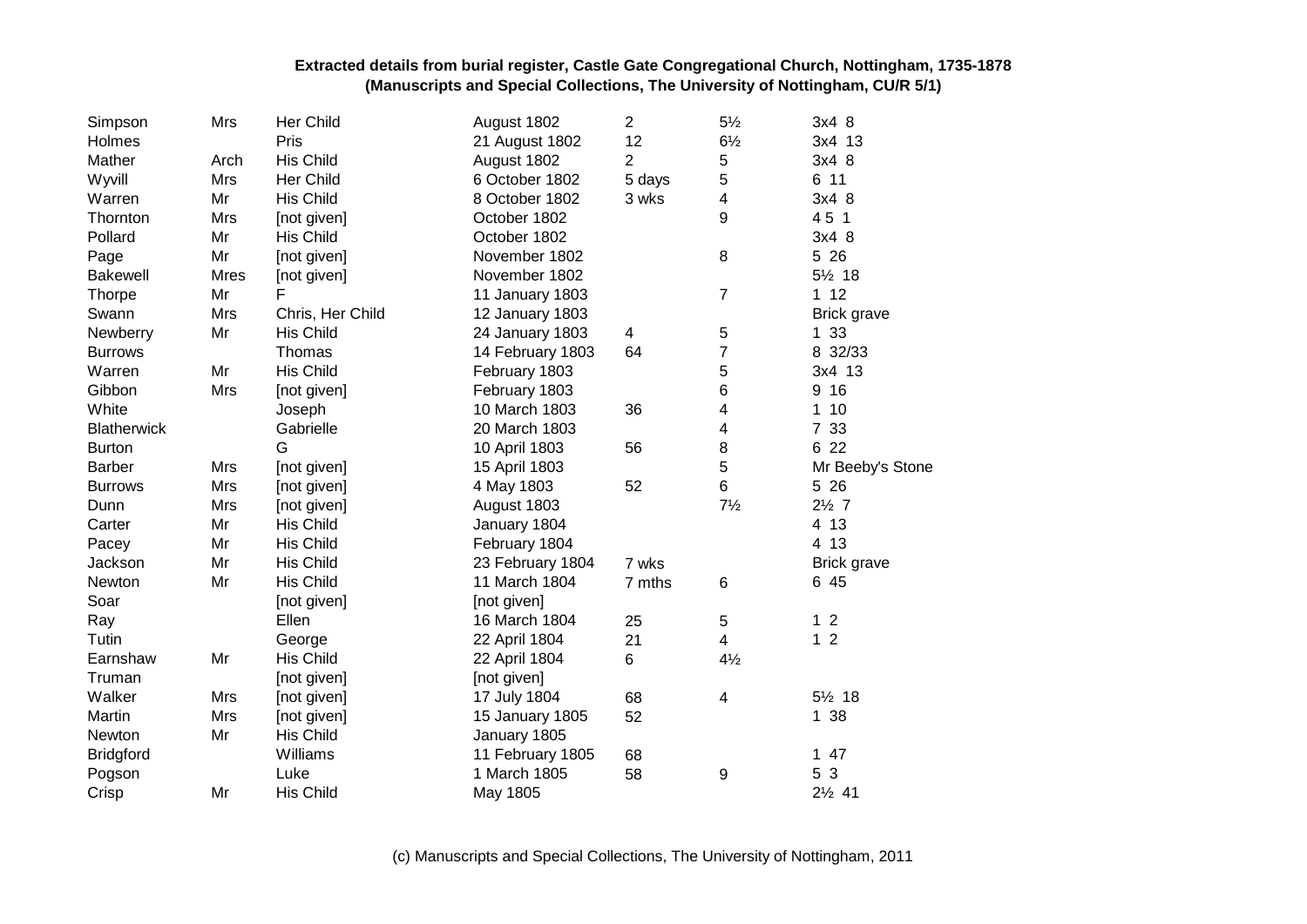| Robinson       | Mrs         | [not given]             | 29 May 1805      |        | 6              | 25                   |                                        |
|----------------|-------------|-------------------------|------------------|--------|----------------|----------------------|----------------------------------------|
| Ridsdale       | Mrs         | [not given]             | 7 July 1805      | 49     | $6\frac{1}{2}$ | 4 2 3                |                                        |
| Newberry       |             | James                   | 26 July 1805     | 19     | 6              | 31<br>1              |                                        |
| Chambers       | <b>Miss</b> | [not given]             | <b>July 1805</b> |        |                | $^{7}/_{8}$ 26       |                                        |
| Straham        | Mr          | [not given]             | 18 November 1805 | 62     |                | $^{7}/_{8}$ 29       |                                        |
| Bedford        | $Mr^*$      | [not given]             | November 1805    |        | 3              | 8 4 4                | * Child of a person at Mr<br>Bedford's |
| Blacknall      | Mrs         | [not given]             | 15 December 1805 | 68     | 9              | 9 20                 |                                        |
| Clark          | Mrs         | [not given]             | 15 December 1805 | 69     | 4              | 7 33                 |                                        |
| Carter         | Mrs         | [not given]             | 10 Janaury 1806  |        | 4              | $1\ 0$               |                                        |
| Earnshaw       |             | Thomas                  | 15 January 1806  | 36     | 4              | 6 461/2              |                                        |
| Cripps         | Mrs         | [not given]             | 17 January 1806  | 81     | $\overline{7}$ | 5 29                 |                                        |
| Webster        | Mrs         | [not given]             | 9 March 1806     | 79     | $\overline{7}$ | $2\frac{1}{2}$ 5     |                                        |
| Wyvil          | Mr          | Child of Mr Wyvil       | 12 March 1806    |        | 6              | $69\frac{1}{2}$      |                                        |
| Senior         | Mr          | Child of Mr Senior      | 11 April 1806    |        | $7\frac{1}{2}$ | 14                   |                                        |
| Warren         | Mr          | Child of Mr Warren      | 9 April 1806     |        | 3              | 4 121/2              |                                        |
| <b>Burrows</b> | Mr          | John                    | 13 April 1806    |        | $\overline{7}$ | 5 131/2              |                                        |
| Jackson        | Mrs         | [not given]             | [not given]      | 36     |                | <b>Brick grave</b>   |                                        |
| Blacknall      | Mr          | Joseph                  | August 1806      | 32     | 8              | 9 2 2                |                                        |
| Crisp          | Mr          | Child of Mr Crisp       | [not given]      | 3      | 5              | 21/2 46              |                                        |
| Goodwin        |             | John                    | 12 January 1807  | 66     | $3\frac{1}{2}$ | $1 \quad 1$          |                                        |
| Sibbert        |             | George                  | 25 January 1807  | 36     | 4              | 7 <sub>10</sub>      |                                        |
| Woolley        | Mr          | [not given]             | 11 February 1807 | 50     | at 14          | <b>Brick grave</b>   |                                        |
| Martin         |             | Jas                     | 26 March 1807    | 18     | $4\frac{1}{2}$ | 125                  |                                        |
| Caulton        | Mr          | Child of Mr Caulton     | 3 May 1807       | 6      | $6\frac{1}{2}$ | 8 361/2              |                                        |
| Gregory        | Mrs         | Child of Mrs Gregory    | <b>June 1807</b> | infant |                | $\overline{1}$<br>1. |                                        |
| Newberry       | Mr          | Child of R Newberry Jnr | <b>June 1807</b> |        | 5              | 1 31                 |                                        |
| Rawson         | Mr          | [not given]             | <b>July 1807</b> | 83     | 6              | $2\frac{1}{2}$ 5     |                                        |
| Hardy          | Mr          | Child of Mr Hardy       | <b>July 1807</b> | 9 days | $5\frac{1}{2}$ | 7 37                 |                                        |
| Warwick        | Mrs         | Daughter of Mrs Warwick | 7 December 1807  | 17     | $4\frac{1}{2}$ | 121                  |                                        |
| Unwin          | Mrs         | [not given]             | 8 December 1807  | 56     | 6              | 6 20                 |                                        |
| Pugson         | Mrs         | [not given]             | 18 December 1807 | 54     | 8              | 5 3                  |                                        |
| Clark          | Mrs         | [not given]             | 1 February 1808  | 70     | $4\frac{1}{2}$ | $124$                |                                        |
| Turner         |             | Mary                    | 6 April 1808     |        |                |                      |                                        |
| Newberry       | Mrs         | Child of Mrs Newberry   | [not given]      | 4      | 5              |                      |                                        |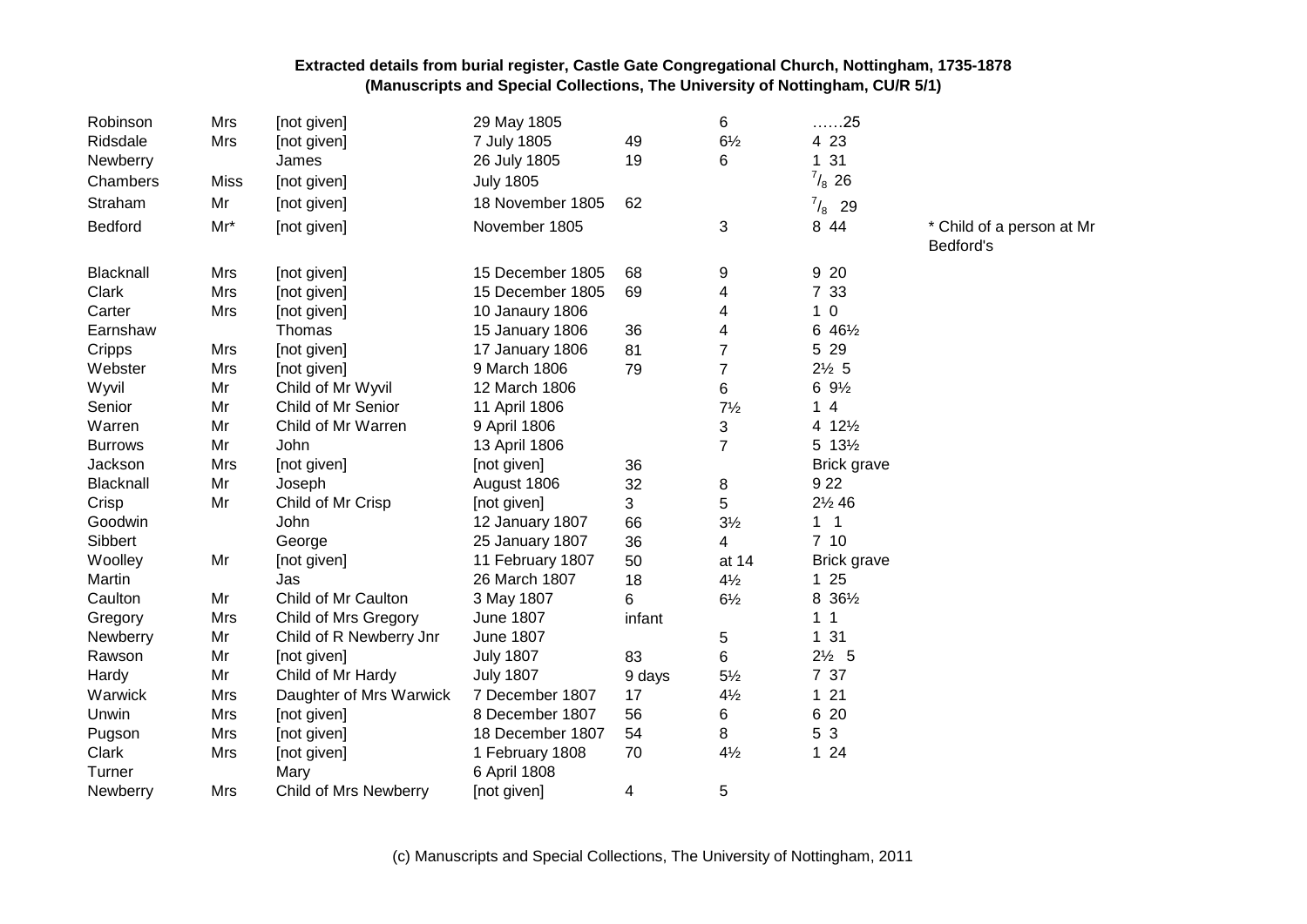| Thorp           | Mrs         | [not given]              | 4 August 1808    | 84      | 5              | 113                |                                    |
|-----------------|-------------|--------------------------|------------------|---------|----------------|--------------------|------------------------------------|
| Rawson          | Mr          | Child of Mr Rawson       | 12 August 1808   | 11 mths |                | Brick grave        |                                    |
| Hodgkinson      | Mr          | Child of Mr Hodgkinson   | <b>July 1808</b> |         | 4              | 9 45               |                                    |
| <b>Brittain</b> | Mr          | Child of Mr Brittain     | 13 August 1808   | 10 wks  | $3\frac{1}{2}$ | 9 45               |                                    |
| Hardy           | Mr          | Child of Mr Hardy        | [not given]      |         | 5              | 7 36               |                                    |
| Blackshall      |             | [not given]              | 22 August 1808   | 68      | 8              | 9 20               |                                    |
| Bateman         | Mr          | 2 children of Mr Bateman | November 1808    | 2 days  |                |                    |                                    |
| <b>Buxton</b>   | Mr          | at Mr Wright's           | 15 December 1808 | 61      | 5              | 5 26               |                                    |
| Simpson         | Mr          | Child of Mr Simpson      | 23 December 1808 | 5 mths  | 7              | 2 <sub>12</sub>    |                                    |
| Joseph          |             | at Mr Wilson's           | 1809 80          |         | 4              | 4 2 6              | No other name given in<br>register |
| <b>Barrow</b>   | Mrs         | [not given]              | 28 February 1809 | 48      | 10             | 7 28               |                                    |
| Newberry        | Mr          | A child of Mr Newberry   | 29 March 1809    | 6 mths  | 5              | 1 31               |                                    |
| Pearce          | Mr          | A child of Mr Pearce     | 3 April 1809     | 2 mths  | 4              | 41/2 27            |                                    |
| Ingram          | Mr          | A child of Mr Ingram     | [not given]      | infant  | 4              | 9 4 3              |                                    |
| Farley          | Mr          | A child of Mr Farley     | [not given]      | infant  |                |                    |                                    |
| Harrison        | Mr          | Daughter of Mr Harrison  | [not given]      |         | $6\frac{1}{2}$ | $7\frac{1}{2}$ 7   |                                    |
| Tomlinson       | Mr          | [not given]              | [not given]      |         | 6              | 6 33               |                                    |
| Ind             |             | [not given]              | [not given]      |         |                | 7 32               | No other information given         |
| Scott           | Mr          | Son of Mr Scott          | 21 November 1809 | 9       | $7\frac{1}{2}$ | 59                 |                                    |
| <b>Bulmer</b>   | Mr          | [not given]              | 4 December 1809  |         | $\overline{7}$ | $7\frac{1}{2}8$    |                                    |
| Wyville         | Mr          | Child of Mr Wyville      | 9 December 1809  |         |                | 5 26               |                                    |
| Wyville         | Mr          | [not given]              | 27 December 1809 | 41      | $5\frac{1}{2}$ | 6 7                |                                    |
| Kelsey          | Mr          | Child of John Kelsey     | 8 Janaury 1810   | 1       | 4              | $1 14$             |                                    |
| Alliott         | Mrs         | $\mathsf{R}$             | March 1810       |         |                |                    | In pencil written "1st wife"       |
| Cartwright      | Mrs         | Child of Mrs Cartwright  | April 1810       |         | 6              | 9 24               |                                    |
| Hardy           | Mr          | 2 children of Mr Hardy   | 31 May 1810      |         |                | 8 361/2            |                                    |
| Ingram          | Mr          | Child of Mr Ingram       | [not given]      |         |                | 4 48               |                                    |
| Rawson          | Mr          | T.                       | 2 July 1810      | 76      |                | Brick grave        |                                    |
| Rawson          | Mrs         | M                        | 2 July 1810      | 74      |                | <b>Brick grave</b> |                                    |
| Holding         | Mr          | [not given]              | 9 July 1810      | 62      | $7\frac{1}{2}$ | 6½ 36              |                                    |
| Wright          | Mr          | Child of Mr J Wright     | 1 July 1810      | 1 day   | 6              | 9 24               |                                    |
| Blighton        | Mrs         | [not given]              | 12 July 1810     | abt 50  | 4              | 6 33               |                                    |
| <b>Bennett</b>  | <b>Miss</b> | [not given]              | August 1810      | 50      | 5              | 27<br>$\mathbf 1$  |                                    |
| Walker          | Mr          | Child of Mr Walker       | 2 September 1810 | infant  | 4              | 9 4 2              |                                    |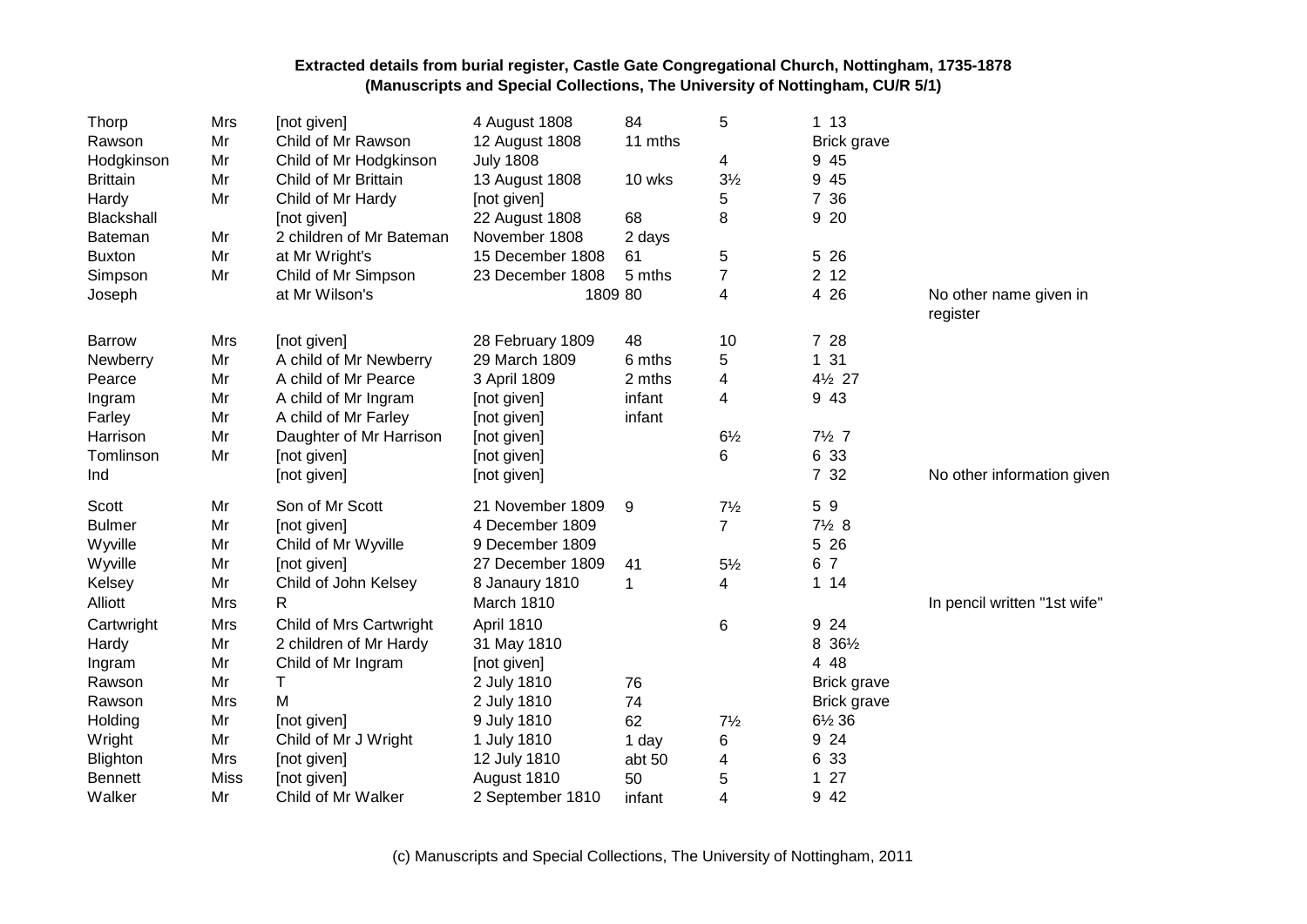| Christian       |             | [not given]            |                  | 11           | 9               | 81/2 47                  | This is the only information<br>given |
|-----------------|-------------|------------------------|------------------|--------------|-----------------|--------------------------|---------------------------------------|
| Rawson          | <b>Miss</b> | [not given]            | [not given]      | 11           | Vault           |                          |                                       |
| Fox             | Mr          | Child of Mr Fox        | [not given]      | 3            | 7               | 4 4                      |                                       |
| Churchill       | Mrs         | [not given]            | [not given]      | 75           | 5               | <b>Brick grave</b>       |                                       |
| Furley          | Mrs         | [not given]            | [not given]      | 33           | $\overline{7}$  | 9 25                     |                                       |
| <b>Brewin</b>   | Mrs         | [not given]            | 11 January 1811  | 53           | BG* 9ft         | 8 2 8                    | * Presume this is brick grave         |
| Hardy           | Mr          | Child of Mr Hardy      | [not given]      | 9 mths       | $5\frac{1}{2}$  | 7 41                     |                                       |
| Newham          | Mr          | [not given]            | 1 February 1811  | 62           | <b>BG* 10ft</b> | 9 2 9                    | * Presume this is brick grave         |
| Thorp           | Mr          | Child of Mr Thorp      | 28 February 1811 | 4 mths       | $5\frac{1}{2}$  | 7 41                     |                                       |
| Green           | Mrs         | [not given]            | 5 March 1811     | 36           | BG*             | 5 12                     | * Presume this is brick grave         |
| Robinson        | Mr          | Child of Mr Robinson   | 9 March 1811     | 2 wks        | 5               | 8 4 5                    |                                       |
| Holmes          |             | [not given]            | 23 March 1811    | 16           | 4               | 127                      |                                       |
| Cartwright      | Mrs         | G                      | 23 April 1811    | 26           | 6               | 9 24                     |                                       |
| Fox             | Mrs         | Child of Mrs Fox       | [not given]      | $\mathbf{1}$ | 6               |                          |                                       |
| Elliott         | Mrs         | [not given]            | 18 May 1811      | 47           | $8\frac{1}{2}$  | 9 2 8                    | Houndsgate                            |
| Ingham          | Mr          | [not given]            | 28 May 1811      | 73           | $\overline{7}$  | $2 \frac{3}{2}$          |                                       |
| Milner          | Mrs         | [not given]            | 12 June 1811     | 34           | 7               | 5 5                      |                                       |
| Milner          | Mr          | Child of Mr Milner     | [not given]      | 4            | 6               | 5 5                      |                                       |
| Rawson          | Mrs         | [not given]            | 25 July 1811     | 82           | 5               | $2\frac{1}{2}$ 5         |                                       |
| Thorp           | Mr          | Child of Mr Thorp      | [not given]      | 2 wks        | $4\frac{1}{2}$  | 7 41                     |                                       |
| Dring           | Mr          | Child of Mr Dring      | 13 August 1811   | 11           | 8               | 5 43                     |                                       |
| Penny           |             | Sarah Penny at Ingrams | 4 September 1811 | 16           | 4               | 1 48                     |                                       |
| Chambers        |             | Thomas                 | 8 September 1811 | 64           |                 | Brick grave              |                                       |
| Clark           | Mr          | Child of Mr Clark      | [not given]      |              |                 | <b>Brick grave</b>       |                                       |
| Cullen          | Mr          | Child of Mr Cullen     | 17 December 1811 |              |                 | <b>Brick grave</b>       |                                       |
| Smalley         | Mrs         | [not given]            | 6 February 1812  | 84           |                 |                          |                                       |
| Hill            | Mrs         | [not given]            | 11 February 1812 | 22           |                 | Mr Chambers' brick grave |                                       |
| Godber          | Mr          | Child of Mr Godber     | 16 February 1812 |              | 5               | 8 3                      |                                       |
| <b>Tew</b>      | Mrs         | [not given]            | 19 February 1812 | 81           | 4               | 6 33                     |                                       |
| Kelsall         | Mr          | Child of John Kelsall  | 27 February 1812 | 6 mths       | 4               | $1 14$                   |                                       |
| Gold            | Mrs         | [not given]            | 29 February 1812 | 75           |                 | 6 43                     |                                       |
| Stafford        | Mr          | Child of Mr Stafford   | 12 March 1812    | 3 mths       | 4               |                          |                                       |
| White           | Mr          | Child of Mr White      | 1 May 1812       | 11           |                 |                          |                                       |
| <b>Brothers</b> | Mr          | [not given]            | [not given]      |              |                 | Brick grave              |                                       |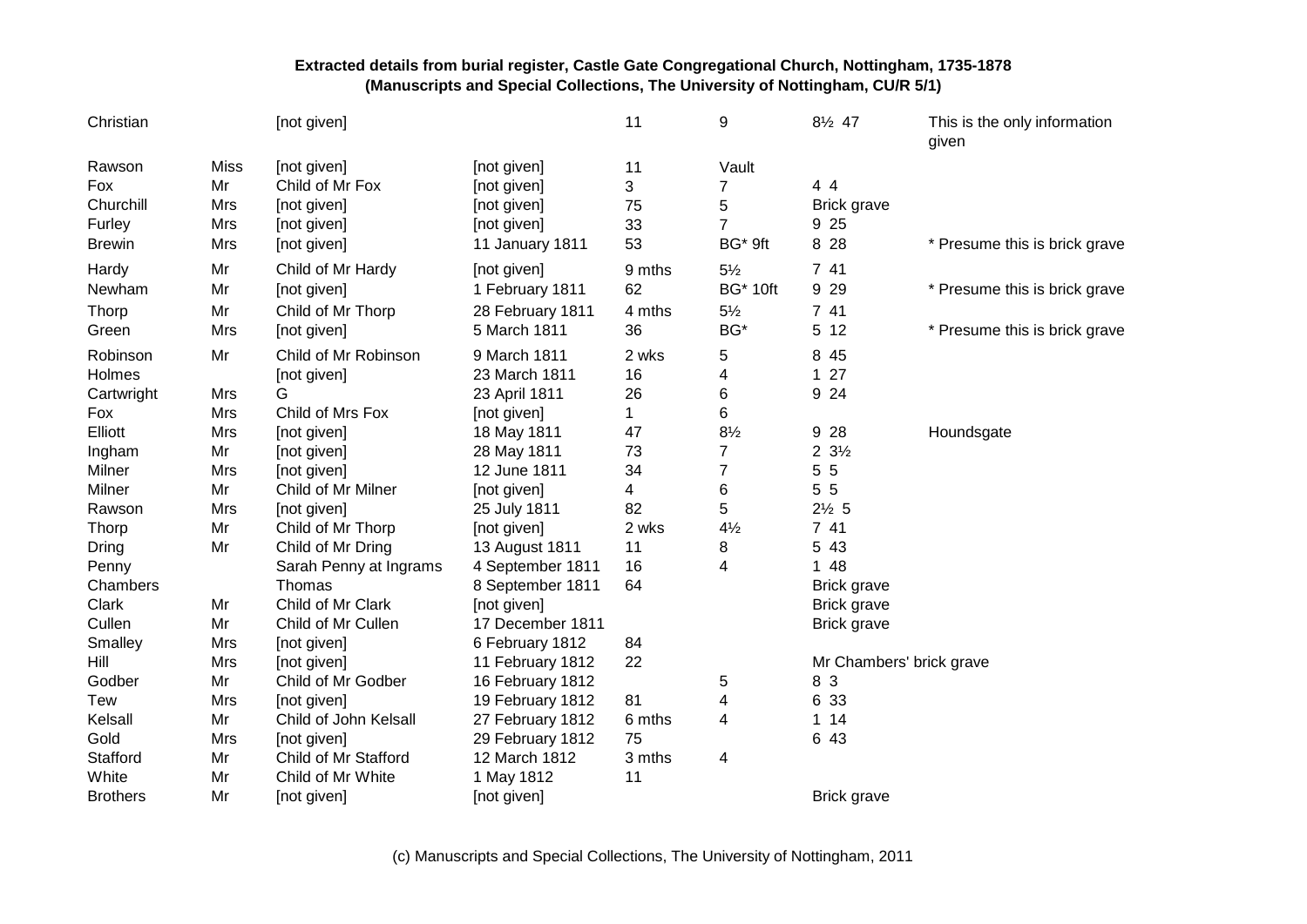| Newton           | Mr         | Child of Mr Newton       | 1 June 1812       | 13 mths        | 4                    | 6<br>45             |
|------------------|------------|--------------------------|-------------------|----------------|----------------------|---------------------|
| Parr             | Mr         | Child of Mr Parr         | 18 September 1812 | 3              | $7\frac{1}{2}$       | 24<br>1             |
| Mather           |            | Wife of Archibald Mather | 4 December 1812   |                | 6                    | 8<br>1              |
| Gibbon           | Mr         | Child of Mr Gibbon       | 22 December 1812  |                | 5                    | 16<br>9             |
| Collishaw        | Mr         | Son of Mr Collishaw      | [not given]       | 1              | $7\frac{1}{2}$       | 1 36                |
| Clark            | Mr         | [not given]              | 5 January 1813    | 79             | <b>Brick Grave</b>   |                     |
| Clark            | Mrs        | [not given]              | 28 January 1813   | 79             | <b>Brick Grave</b>   |                     |
| <b>Brittain</b>  | Mr         | Child of Mr Brittain     | February 1813     |                | 4                    | 943                 |
| Orme             | Mr         | Child of Mr Orme         | 22 February 1813  | 2 wks          | $6\frac{1}{2}$       | 8 3 8               |
| Crisp            | Mr         | Son of Mr Crisp          | 23 February 1813  | 19 years       |                      |                     |
| Simpson          | Mr         | Child of Mr Simpson      | 24 February 1813  | $\overline{2}$ | Mr Inglesant's Vault |                     |
| Cullen           | Mr         | Daughter of Mr Cullen    | 1 March 1813      |                | <b>Brick Grave</b>   |                     |
| Gill             | Mr         | Child of Mr Gill         | April 1813        |                |                      |                     |
| Colton           | Mr         | Child of John Colton     | <b>July 1813</b>  |                | 3                    | 3 2 6               |
| Turret           | Mr         | [not given]              | <b>July 1813</b>  |                |                      | 5 2 5               |
| Colton           | Mr         | Child of John Colton     | <b>July 1813</b>  |                | 4                    | 61/2 40             |
| German           | Mr         | Child of Mr German       | August 1813       |                | $4\frac{1}{2}$       | 1 1 2               |
| Walker           | Mr         | Child of Mr Walker       | 30 August 1813    |                |                      | 941                 |
| Morley           | Mrs        | [not given]              | 2 October 1813    | 55             | 5                    | 16                  |
| Ingram           | Mr         | Child of Mr Ingram       | October 26 1813   |                |                      | 5 4 7 1/2           |
| Holmes           | Mrs        | [not given]              | 17 November 1813  |                | 4                    | 1 2 5               |
| <b>Hirst</b>     |            | Eliza                    | 29 November 1813  |                | 6                    | 54                  |
| Daubikin         | Mrs        | [not given]              | 21 December 1813  |                | 4 18                 |                     |
| Cresswell        |            | Mother of Mr Cresswell   | 7 January 1814    | 86             | 5                    | 4 2 9               |
| <b>Bridgford</b> | Mrs        | [not given]              | 14 January 1814   | 73             | 4                    | $147$               |
| Newberry         |            | [not given]              | February 1814     |                |                      | $1.34\frac{1}{2}$   |
| Stanley          | Mrs        | [not given]              | February 1814     |                |                      |                     |
| Hurst            |            | [not given]              | March             |                | 5                    | 5<br>$\overline{4}$ |
| Shouler          |            | Jessie                   | 21 March 1814     |                | 4                    | 9<br>1              |
| Gregory          | Mrs        | [not given]              | March 1814        |                | 4                    | 8<br>1              |
| Newberry         |            | Child of Mr Newberry     | March 1814        |                |                      | 34<br>1             |
| Cross            |            | Child of Mr Cross        | March 1814        |                | 6                    | 41<br>6             |
| Swann            |            | Child of Mr C Swann      | March 1814        |                |                      | 5<br>3 Brick grave  |
| Wilson           | <b>Mrs</b> | A                        | 4 November 1814   |                |                      | 8<br>36             |
| Milner           | Mrs        | [not given]              | November 1814     |                |                      | 5<br>44             |
| Cross            |            | Child of Mr Cross        | [not given]       | 10             | 5                    | 6<br>41             |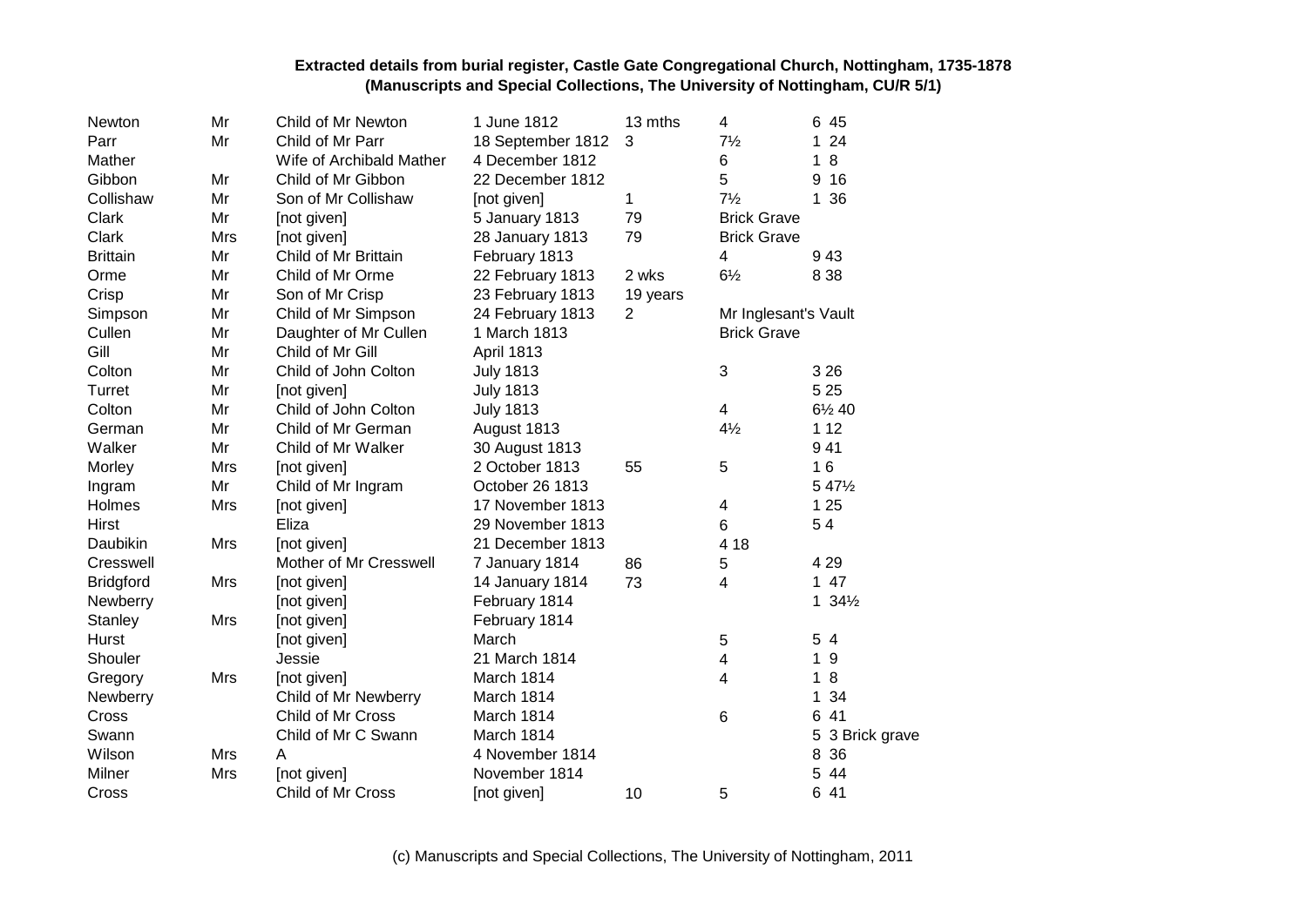| Peirce         |      | Child of Mr Peirce     | [not given]      | 12             |                |                                  |
|----------------|------|------------------------|------------------|----------------|----------------|----------------------------------|
| Elliott        | Mrs  | [not given]            | 6 March 1815     | 88             | 6              | 28<br>9                          |
| Hardy          |      | Sargenat [not given]   | 10 April 1815    | 19             | 7              | 37%<br>1                         |
| Wood           |      | Child of Mr Wood       | March 1815       | 4              | $\overline{7}$ | 18<br>6                          |
| <b>Burton</b>  | Mr   | [not given]            | 13 April 1815    | 67             | 11             | 2 2 3                            |
| Stratham       | Mr   | Alexander              | June 1815        |                |                | Brick grave (Deacon)             |
| Ind            |      | Daughter of Mr Ind     | [not given]      |                | 5.6            | 7 32                             |
| Hooton         |      | Daught of Mr Hooton    | <b>July 1815</b> |                | 4              | 16                               |
| <b>Toplis</b>  | Mrs  | [not given]            | September 1815   | 86             | 4              | 8<br>1                           |
| Beeby          |      | Son of Mr Beeby        | 11 November 1815 | 15             | 4              | 3<br>40                          |
| Horner         |      | Child of Mr Horner     | 1 February 1816  | $\overline{2}$ | 4              | 13<br>1                          |
| Robinson       | Mr   | [not given]            | 2 February 1816  | 74             | 7              | 24<br>6                          |
| Stafford       |      | Child of Mr Stafford   | 5 February 1816  | 6 mths         | 4              | 5<br>44                          |
| Walker         |      | Child of Mr Walker     | 22 February 1816 | 17 mths        | 9              | 2 2 1                            |
| Warwick        |      | [not given]            | [not given]      | 31             | 6              | 21<br>1                          |
| Cartwright     |      | Child of Mr Cartwright | 27 February 1816 | 6 mths         | 5              | 9                                |
| Walker         |      | Child of Mr Walker     | 8 March 1816     | 2 mths         | $\overline{7}$ | 9<br>41                          |
| Sewell         |      | Child of Mr Sewell     | 13 March 1816    | 3 days         | 5              | 7 40                             |
| Webster        | Mr   | [not given]            | 16 March 1816    | 76             |                |                                  |
| Wood           | Mrs  | [not given]            | 22 March 1816    |                | 6              | 51/2 17                          |
| Roberts        |      | Daughter of Mr Roberts | 15 May 1816      | 14             | 6              | 8½ 38                            |
| <b>Burrows</b> |      | [not given]            | 18 May 1816      |                | 6              | 5 13                             |
| Beeby          | Mr   | [not given]            | 5 July 1816      | 47             | 3              | 4½ 40                            |
| Peirce         | Mr   | [not given]            | 29 August 1816   |                |                | $138\frac{1}{2}$                 |
| Campbell       |      | Ann                    | 2 October 1816   | 21             | 5              | 1<br>1                           |
| Newberry       | Mrs  | [not given]            | 7 September 1816 | 58             | $\overline{7}$ | 34<br>1                          |
| Holbrook       | Mrs  | [not given]            | 16 October 1816  |                | 5              | 29<br>5                          |
| Calton         |      | Child of Mr Calton     | [not given]      |                |                | 40<br>8                          |
| Thorp          | Mr   | [not given]            | December 1816    |                | 7              | 51/2 47                          |
| Greenwood      | Mr   | [not given]            | 9 September 1816 |                |                | 2 2 3                            |
| Marriott       |      | Child of Mr Marriott   | 6 January 1817   |                |                | 8<br>40                          |
| Gill           |      | Son of Mr Gill         | 13 January 1817  | 14             | 10             | 38<br>6                          |
| Hill           | Mr   | [not given]            | 30 January 1817  |                | 5              | $9\,$<br>1                       |
| Dunn           | Miss | [not given]            | 16 February 1817 | 13             | 7              | $\overline{2}$<br>$\overline{7}$ |
| Hodgkinson     | Mr   | [not given]            | 21 February 1817 |                |                | 8<br>9                           |
| Pilkington     | Mr   | [not given]            | May 1817         |                | 5              | 14                               |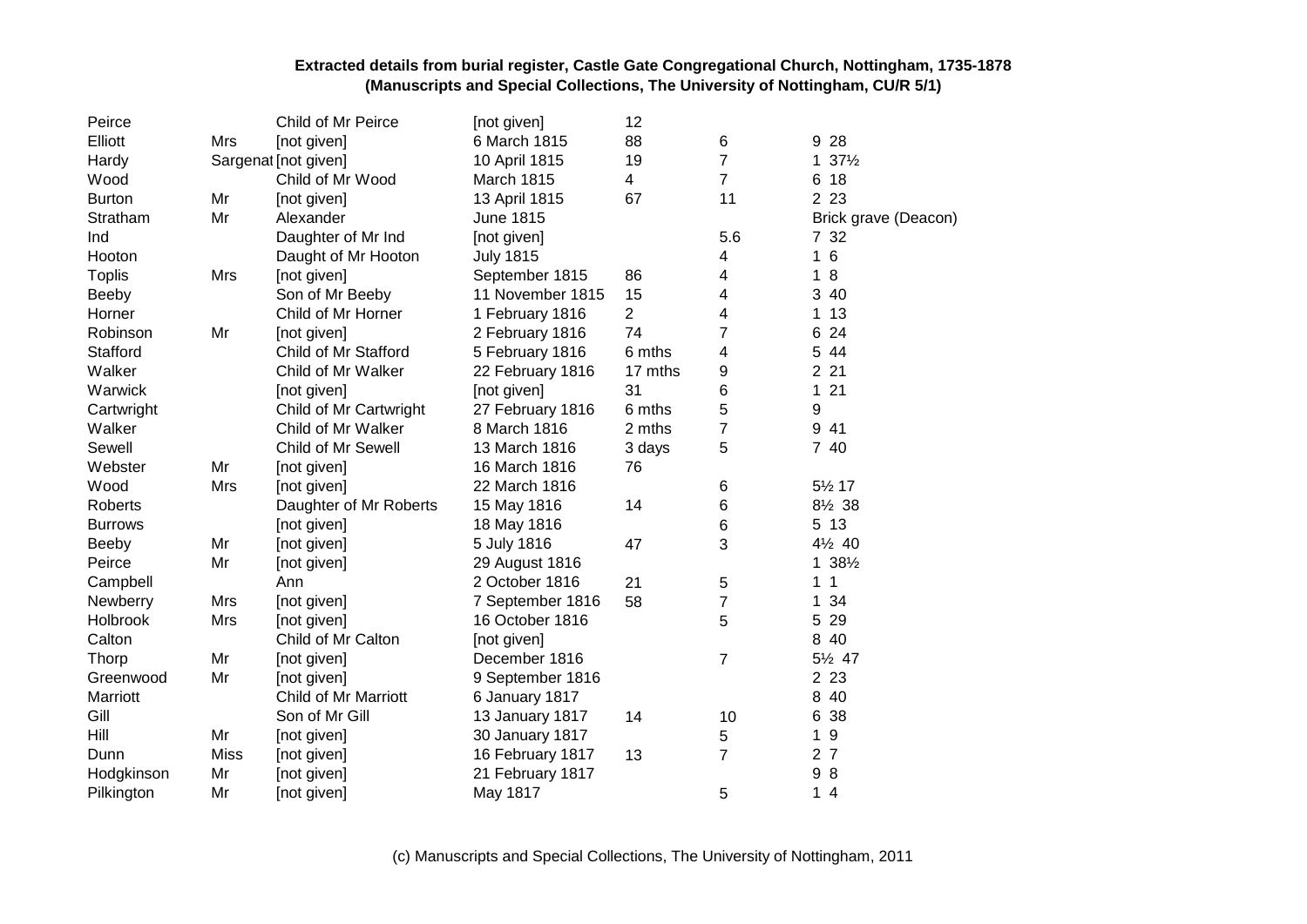| Cartwright<br>Ingram<br>Cross     | Mrs      | Child of Mr Cartwright<br>[not given]<br>Child of Mr Cross | 2 August 1817<br>3 September 1817<br>18 September 1817 | 2 mths       | 5<br>6         | 9 241/2<br>6 41<br>7 47 |                                                             |
|-----------------------------------|----------|------------------------------------------------------------|--------------------------------------------------------|--------------|----------------|-------------------------|-------------------------------------------------------------|
| Alliott                           | Mrs      | [not given]                                                | December 1817                                          |              |                |                         | (in pencil - 2nd wife)                                      |
| Clark                             | Mrs      | [not given]                                                | 16 December 1817                                       | 46           | 14             | 2 <sub>18</sub>         |                                                             |
| Eyre                              | Mr       | [not given]                                                | 25 December 1817                                       | 74           | $\overline{7}$ | 2 <sub>17</sub>         |                                                             |
| Peirce                            | Mrs      | [not given]                                                | 1818                                                   |              | 4              | 14                      |                                                             |
| Mather                            | Mrs      | [not given]                                                | February 1818                                          | 76           | 4              | 1 <sub>1</sub>          |                                                             |
| Bunyan                            | Mrs      | [not given]                                                | [not given]                                            | 74           | 5              | $1\frac{1}{2}$ 1        |                                                             |
| Kelsa                             |          | Child of Jno Kelsa                                         | [not given]                                            |              |                |                         |                                                             |
| Clark                             |          | Child of Mr Clark                                          | [not given]                                            |              |                |                         | <b>Brick grave</b>                                          |
| Ind                               | Mr       | [not given]                                                | [not given]                                            |              | 5              | 14                      |                                                             |
| Scott                             |          | Lucy                                                       | [not given]                                            |              |                | 4 101/2                 |                                                             |
| Moore                             |          | Child of Mr Moore                                          | 31 October 1818                                        | $\mathbf{1}$ | 15             | 51/2 11                 | Brick grave                                                 |
| Swann                             |          | Child of Mr Swann                                          | [not given]                                            |              |                |                         | <b>Brick grave</b>                                          |
| Linney                            |          | Samuel                                                     | 6 December 1818                                        | 50           | 4              | 2 <sub>1</sub>          | Arnold                                                      |
| <b>Stocks</b>                     | Mr       | [not given]                                                | 7 December 1818                                        | 67           |                |                         |                                                             |
| Nelson                            |          | G                                                          | 8 December 1818                                        | 21           | $\overline{7}$ | $6\frac{1}{2}$ 11       |                                                             |
| Wright                            |          | Child of Mr Wright                                         | 1819                                                   |              | 8              | 1 <sub>3</sub>          |                                                             |
| Gilbert                           | Mrs      | [not given]                                                | 1819                                                   | 74           |                | 5 2 0                   |                                                             |
| Price                             |          | Joseph                                                     | 22 January 1819                                        | 62           |                |                         | of Warwick, omitted by<br>mistake [written in pencil after] |
| Tutin                             | Mrs      | [not given]                                                | 7 February 1819                                        |              |                |                         |                                                             |
| Henson                            |          | Child of Mr Henson                                         | [not given]                                            |              |                |                         |                                                             |
| Ingram                            |          | Child of Mr Ingram                                         | 3 March 1819                                           |              |                | 9 41                    |                                                             |
| <b>Jeffries</b><br><b>Roberts</b> | Mr<br>Mr | [not given]                                                | [not given]                                            |              |                |                         |                                                             |
|                                   |          | [not given]<br>Child of Mr Eyre                            | [not given]                                            |              |                |                         |                                                             |
| Eyre<br>Sanders                   | Mrs      |                                                            | [not given]                                            |              | 18             | 151/2 21/2              |                                                             |
| Morley                            |          | [not given]<br>Child of Mr Morley                          | 13 May 1819                                            |              |                | 7 36                    | <b>Brick grave</b>                                          |
|                                   |          |                                                            | 19 May 1819                                            |              |                |                         |                                                             |
| Gedling                           | Mrs      | [not given]                                                | 20 July 1819                                           |              |                |                         | In Mr Lomas' Brick grave                                    |
| Wright                            | Mr       | [not given]                                                | [not given]                                            |              |                |                         |                                                             |
| Walker                            | Mr       | [not given]                                                | [not given]                                            |              |                |                         |                                                             |
| Tutin                             | Mrs      | [not given]                                                | [not given]                                            |              |                |                         |                                                             |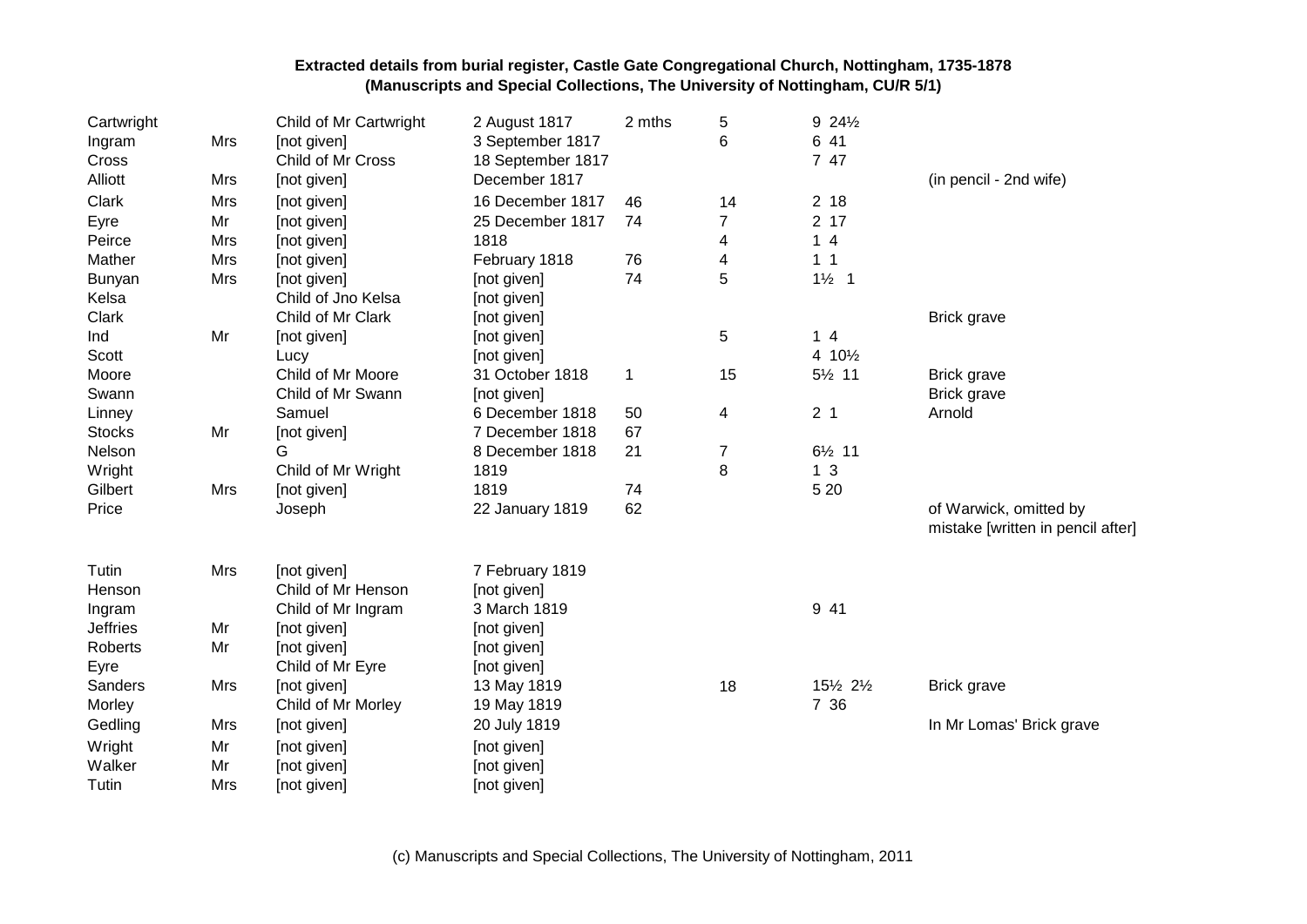| Clakr           | <b>Miss</b> | [not given]             | [not given]       |             |                |                  |                          |
|-----------------|-------------|-------------------------|-------------------|-------------|----------------|------------------|--------------------------|
| Sibbert         |             | F                       | 8 September 1819  | 88          |                | 98               |                          |
| <b>Burrows</b>  | Mrs         | [not given]             | 1820              |             | 6              | 8 331/2          |                          |
| Green           | Mrs         | Jane                    | 5 April 1820      | 62          | 5              | 321/2 8          |                          |
| Thornton        |             | [not given]             | [not given]       |             | $\overline{7}$ | 9 45             |                          |
| Moore           |             | Child of Mr Moore       | 6 April 1820      |             |                |                  | <b>Brick grave</b>       |
| Ingleton        | Mr          | [not given]             | 7 April 1820      |             |                |                  | <b>Brick grave</b>       |
| Cross           |             | Child of Mr Cross       | 16 April 1820     | 1 yr 10mths |                | 4 47             |                          |
| Saunders        |             | Child of Mr Saunders    | 24 April 1820     | 20 mths     |                |                  | <b>Brick grave</b>       |
| Gilbert         | Mr          | [not given]             | 15 May 1820       | 74          |                | 5 20             |                          |
| Smithurst       | Mrs         | [not given]             | [not given]       |             |                | 32 33            |                          |
| Rawson          |             | т                       | [not given]       | 15          |                |                  | Brick grave              |
| Clark           | <b>Miss</b> | [not given]             | [not given]       | 11          |                |                  | Brick grave              |
| Milner          | Mrs         | [not given]             | [not given]       |             | $\overline{7}$ | 5 5              |                          |
| Dunn            |             | Child of Mr Dunn        | 20 November 1820  |             |                |                  |                          |
| Thorpe          |             | Son of Mrs Thorpe       | 22 November 1820  | 17          | 6              | $4\frac{1}{2}$ 1 |                          |
| Ridsdale        |             | Daughter of Mr Ridsdale | December 1820     |             |                |                  |                          |
| Archer          | Mrs         | [not given]             | 3 December 1820   |             |                |                  |                          |
| <b>Jeffries</b> |             | Child of Mr Jeffries    | February 1821     |             |                |                  |                          |
| Thurman         |             | Child of Mr Thurman     | [not given]       |             |                |                  |                          |
| Robinson        |             | Child of Mr Robinson    | 14 February 1821  |             |                |                  |                          |
| Newman          | Mrs         | [not given]             | 1 March 1821      | 71          |                |                  |                          |
| Hodgkinson      | Mr          | W                       | 2 March 1821      |             |                |                  |                          |
| Alliott         | Mrs         | [not given]             | 9 May 1821        | 77          | <b>BG</b>      | 929              | Mother of Revd R Alliott |
| Henson          |             | Child of Mr Henson      | 6 June 1821       |             |                |                  |                          |
| Hancock         |             | Child of Mr Hancock     | 11 June 1821      |             |                |                  |                          |
| Thurman         | Mrs         |                         | 2 August 1821     |             | 5              | $4\frac{1}{2}$ 1 |                          |
| Eyre            |             | Child of Mr Eyre        | 5 September 1821  |             |                |                  |                          |
| Scott           | Mrs         | [not given]             | 7 September 1821  |             |                |                  |                          |
| Gill            |             | Child of Mr Gill        | [not given]       |             |                |                  |                          |
| Furley          |             | Child of Mr Furley      | 9 September 1821  |             |                |                  |                          |
| Furley          |             | Child of Mr Furley      | [not given]       |             |                |                  |                          |
| Eyre            |             | Mother of Mr Eyre       | 29 September 1821 |             |                |                  |                          |
| Wheatley        |             | Child of Mr Wheatley    | 30 September 1821 |             |                |                  |                          |
| Christian       | <b>Mrs</b>  | [not given]             | [not given]       |             |                |                  |                          |
| Harvey          |             | Child of Mr Harvey      | 4 October 1821    |             |                |                  |                          |

(c) Manuscripts and Special Collections, The University of Nottingham, 2011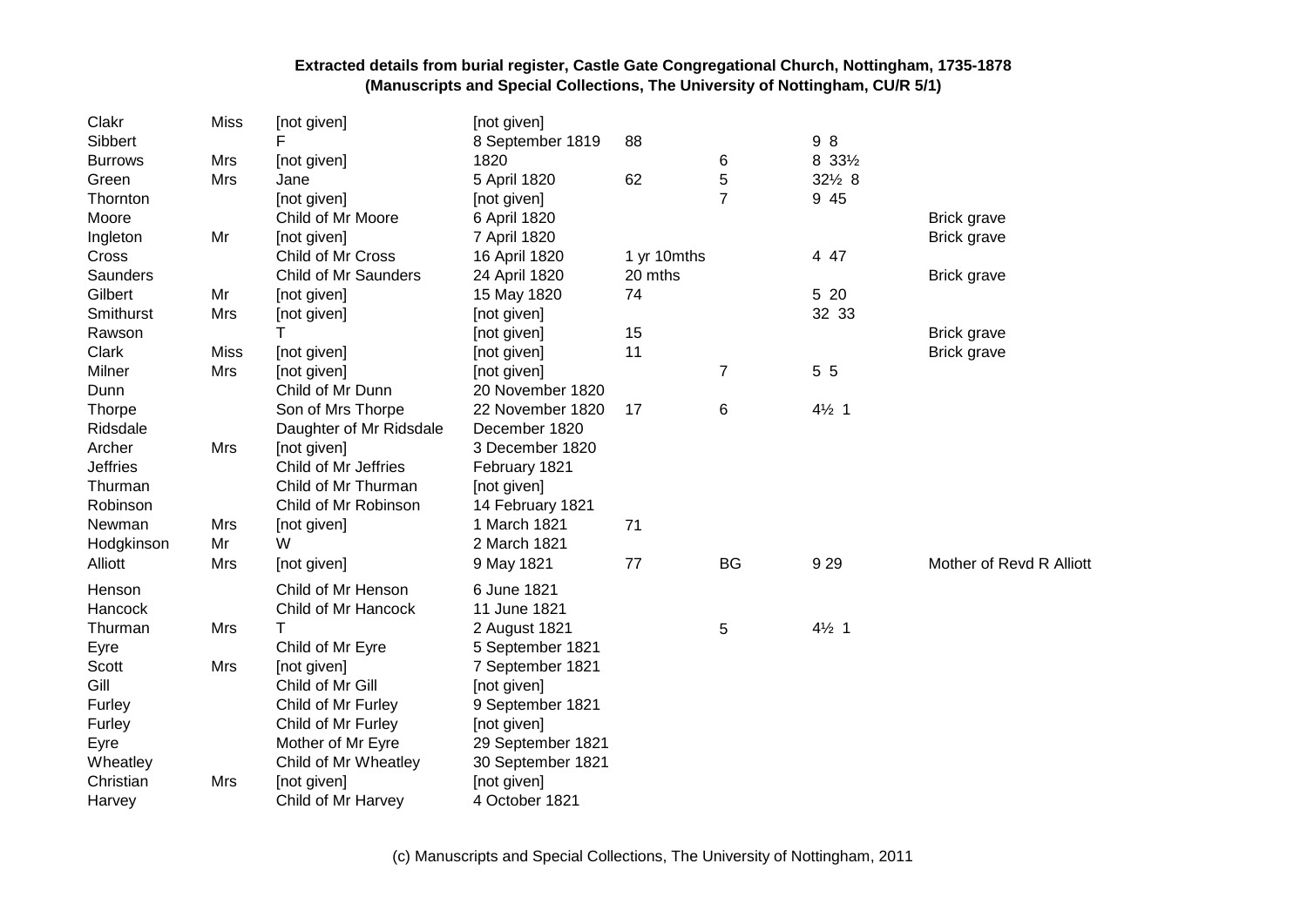| Saunders<br>Sadler | Mrs         | [not given]<br><b>Child of Mrs Sanders</b> | [not given]<br>[not given] |        |                |                  |                                    |
|--------------------|-------------|--------------------------------------------|----------------------------|--------|----------------|------------------|------------------------------------|
| Dunn               | Mr          | [not given]                                | 31 December 1821           |        |                |                  |                                    |
| Thornton           |             | Child of Mr Thornton                       | 2 January 1822             |        | 5              | $4\frac{1}{2}$ 1 |                                    |
| Richardson         | Mr          | [not given]                                | 7 January 1822             |        |                |                  |                                    |
| Sculthorpe         | Mr          | [not given]                                | 31 January 1822            |        |                |                  | <b>Brick grave</b>                 |
| Nelson             |             | Son of Mr Nelson                           | 7 February 1822            |        |                |                  |                                    |
| <b>Brittain</b>    | Mrs         | [not given]                                | 1 March 1822               |        |                |                  |                                    |
| Churchill          |             | Child of Mr Churchill                      | 7 April 1822               |        |                |                  |                                    |
| Gill               |             | Daughter of Mr Gill                        | 4 May 1822                 | 19     |                | 6 38             |                                    |
| McLeod             |             | [not given]                                | [not given]                |        |                |                  | (Derby Road)                       |
| Dixon              | Mrs         | [not given]                                | <b>July 1822</b>           |        |                |                  |                                    |
| Mather             | Mrs         | [not given]                                | [not given]                |        |                |                  | <b>Brick grave</b>                 |
|                    |             | A child                                    | [not given]                |        |                |                  |                                    |
| Dring              | Mrs         | [not given]                                | August 1822                |        |                | 5 43             | <b>Brick grave</b>                 |
| Eyre               |             | Child of Mr Eyre                           | 6 September 1822           |        |                |                  |                                    |
| Warren             | Mr          | Snr                                        | [not given]                |        |                |                  |                                    |
| Preston            |             | Child of Mr Preston                        | 27 October 1822            |        |                | 6 10             | (Long Row)                         |
| Wilson             | Mr          | Snr                                        | [not given]                |        |                |                  |                                    |
| Chambers           | Mrs         | [not given]                                | 10 November 1822           |        |                |                  | <b>Brick grave</b>                 |
| Thorpe             |             | Niece of Mrs Thorpe                        | 11 December 1822           |        |                |                  |                                    |
| <b>Thorpe</b>      |             | Sister of Mrs Thorpe                       | [not given]                |        |                |                  |                                    |
| Smart              |             | Child of Mr Smart                          | [not given]                |        |                |                  | Entry inserted in pencil           |
|                    |             |                                            |                            |        |                |                  | between Thorpe and                 |
|                    |             |                                            |                            |        |                |                  | Edmonds                            |
| Edmonds            |             | E                                          | 16 December 1822           | 72     |                |                  | Servant to Mrs Alliott Snr         |
| Gill               |             | Child of Mr Gill                           | 21 December 1822           |        |                | 6 38             |                                    |
| Mather             |             | Child of Mr Arch <sup>d Mather</sup>       | [not given]                |        |                |                  |                                    |
| Earnshaw           | Mrs         | [not given]                                | [not given]                |        |                |                  |                                    |
| Strahan            | Mr          | A                                          | 8 Janaury 1823             | 43     |                | 7½ 29            |                                    |
| <b>Bridgford</b>   | Mr          | J                                          | 14 Janaury 1823            | 83     | 4              | 1 45             |                                    |
| Thurman            | Mrs         | S                                          | 15 January 1823            | 47     | 11             | 5½ 28½           |                                    |
| Rawson             | <b>Miss</b> | [not given]                                | 16 January 1823            | 24     | $\overline{2}$ |                  | <b>Brick grave Sheffield</b>       |
| Shuttleworth       | Mr          | F                                          | 16 January 1823            | 51     | 11             |                  | <b>Brick grave St James Street</b> |
| Simpson            |             | Child of Simpson                           | 27 February 1823           | 9 mths |                |                  |                                    |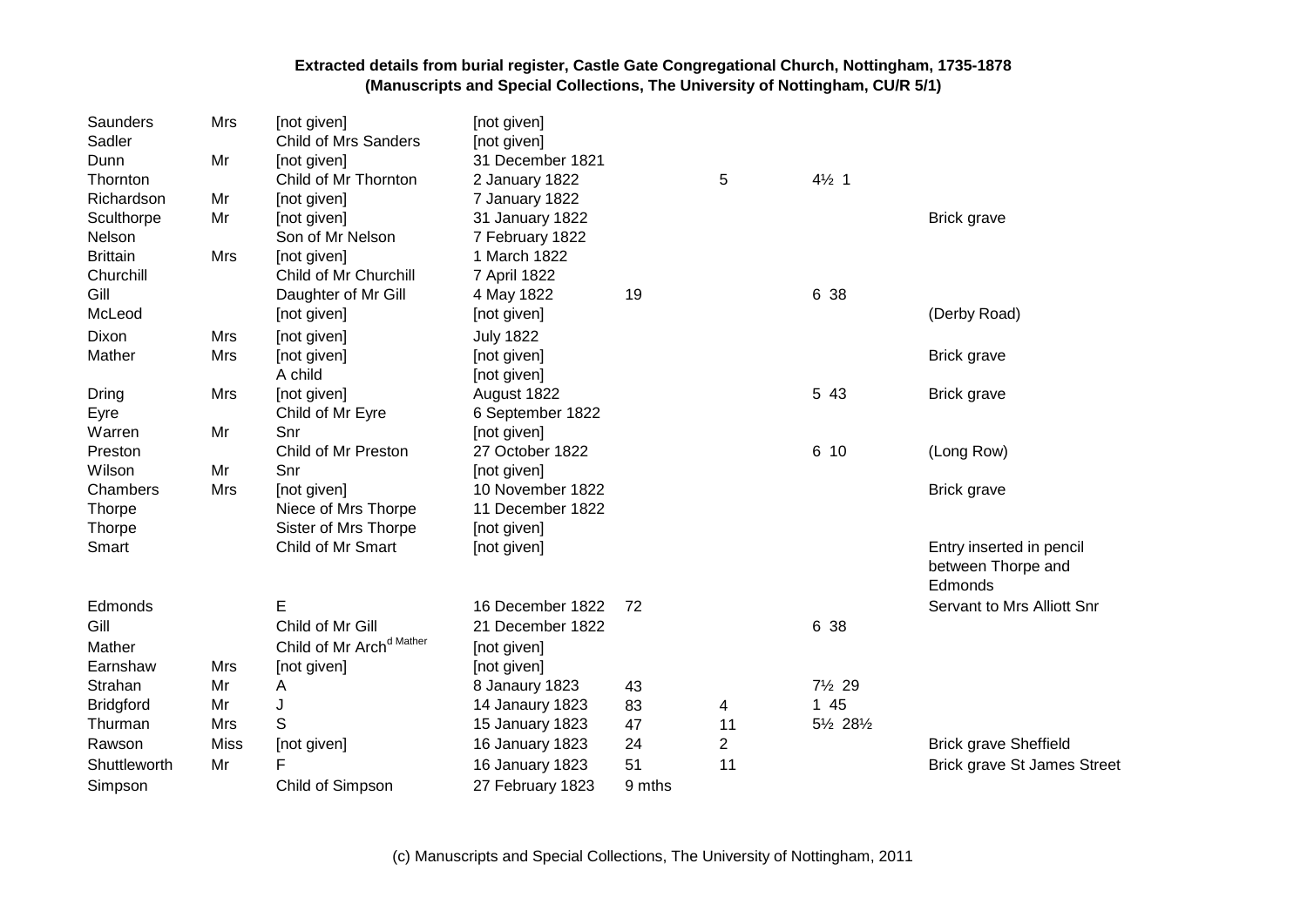| Cartwright    | Mrs         | [not given]            | 29 April 1823     |                |                | 6 8                  | <b>Brick grave</b>      |
|---------------|-------------|------------------------|-------------------|----------------|----------------|----------------------|-------------------------|
| Collshaw      | Mrs         | [not given]            | 9 May 1823        | 49             | $\overline{7}$ | 9 2 8                |                         |
| McConney      | Mr          | [not given]            | 20 May 1823       | 22             |                |                      |                         |
| Ingram        | Mrs         | [not given]            | 4 June 1823       | 45             |                |                      |                         |
| Swann         | Mr          | Ed                     | 30 June 1823      | 37             |                |                      | <b>Brick grave</b>      |
| Milner        |             | Child of Mr Milner     | 10 July 1823      | 3 wks          |                |                      |                         |
| Thurman       |             | Child of Mr T Thurman  | 4 August 1823     | 3 wks          |                |                      |                         |
| Hervey        |             | Child of Mr Hervey     | 19 September 1823 |                |                |                      |                         |
| Saunders      | <b>Miss</b> | [not given]            | 23 September 1823 |                |                |                      | <b>Brick grave</b>      |
| Hunt          | Mrs         | [not given]            | 7 November 1823   |                |                |                      |                         |
| Wilson        | Mrs         | S                      | 28 November 1823  | 26             |                |                      | <b>Brick grave</b>      |
| Strahan       |             | Martha                 | 1 December 1823   | 9              |                |                      | <b>Brick grave</b>      |
| Shepperson    |             | Child of Mr Shepperson | 11 December 1823  |                |                |                      | <b>Brick grave</b>      |
| Dunn          |             | Child of Mr Dunn       | 29 January 1824   |                | $5\frac{1}{2}$ | $2\frac{1}{2}$ 7     |                         |
| <b>Brewin</b> | Mr          | [not given]            | 9 February 1824   | 72             |                | 6 28                 | <b>Brick grave</b>      |
| Page          |             | Child of Mr Page       | 29 February 1824  | $6\frac{1}{2}$ | $6\frac{1}{2}$ | 3 <sub>7</sub>       |                         |
| Shepperson    |             | Child of Mr Shepperson | 9 March 1824      | 3              |                |                      | <b>Brick grave</b>      |
| Henshaw       | Mr          | [not given]            | 6 April 1824      |                | $7\frac{1}{2}$ | 5<br>30              |                         |
| Cross         |             | Child of Mr Cross      | 16 May 1824       | 1 mth          |                | 32<br>9              |                         |
| Kelsall       |             | Child of Mr Kelsall    | 8 June 1824       | 14 mths        | 8              | 16<br>0              |                         |
| Holbrook      |             | Child of Mr Holbrook   | 8 August 1824     | 9 mths         | $\overline{7}$ | 3 30                 |                         |
| Lamb          |             | Child of Mr Lamb       | 14 November 1824  | 3 hrs          |                | 13 7                 |                         |
| Shipley       |             | Sarah                  | 3 December 1824   | 74             | 6              | 14 5                 |                         |
| Wyvill        | Mrs         | [not given]            | 13 January 1825   | 32             | 6              | 8 7                  |                         |
| <b>Stocks</b> | Mr          | [not given]            | 23 Janauary 1825  | 39             |                | 8 3 2                | <b>Brick grave</b>      |
| Muldorock     | Mr          | [not given]            | 30 January 1825   | 24             | 6              | 6 27                 |                         |
| Wright        |             | Child of Mr Wright     | 31 January 1825   | 15 mths        | $5\frac{1}{2}$ | $3\frac{1}{2}8$      |                         |
| Simpson       |             | Hannah                 | 6 April 1825      | 76             | $4\frac{1}{2}$ | 6 27                 |                         |
| Young         |             | Child of Mr Young      | [not given]       |                |                |                      | Brick grave Mr Milner's |
| Garland       |             | Maria                  | 13 April 1825     | 24             | 6              | 4 7                  |                         |
| Boam          |             | Sarah                  | 14 April 1825     | 75             | $4\frac{1}{2}$ | 48<br>$\mathbf 1$    |                         |
| Young         |             | Emma                   | 15 April 1825     | $\overline{c}$ | 9              | 3<br>12              |                         |
| Saunders      |             | Ann                    | 27 April 1825     | 32             | $\overline{7}$ | 13<br>$\overline{2}$ |                         |
| Dring         |             | Ann                    | 29 April 1825     | 20             |                | 3 44                 | <b>Brick grave</b>      |
| Saunders      |             | Eliza                  | 3 May 1825        | 18 mths        |                | 4 12                 |                         |
| <b>Barker</b> |             | Child of Mr Barker     | 9 May 1825        | 19 mths        |                | 4 12                 |                         |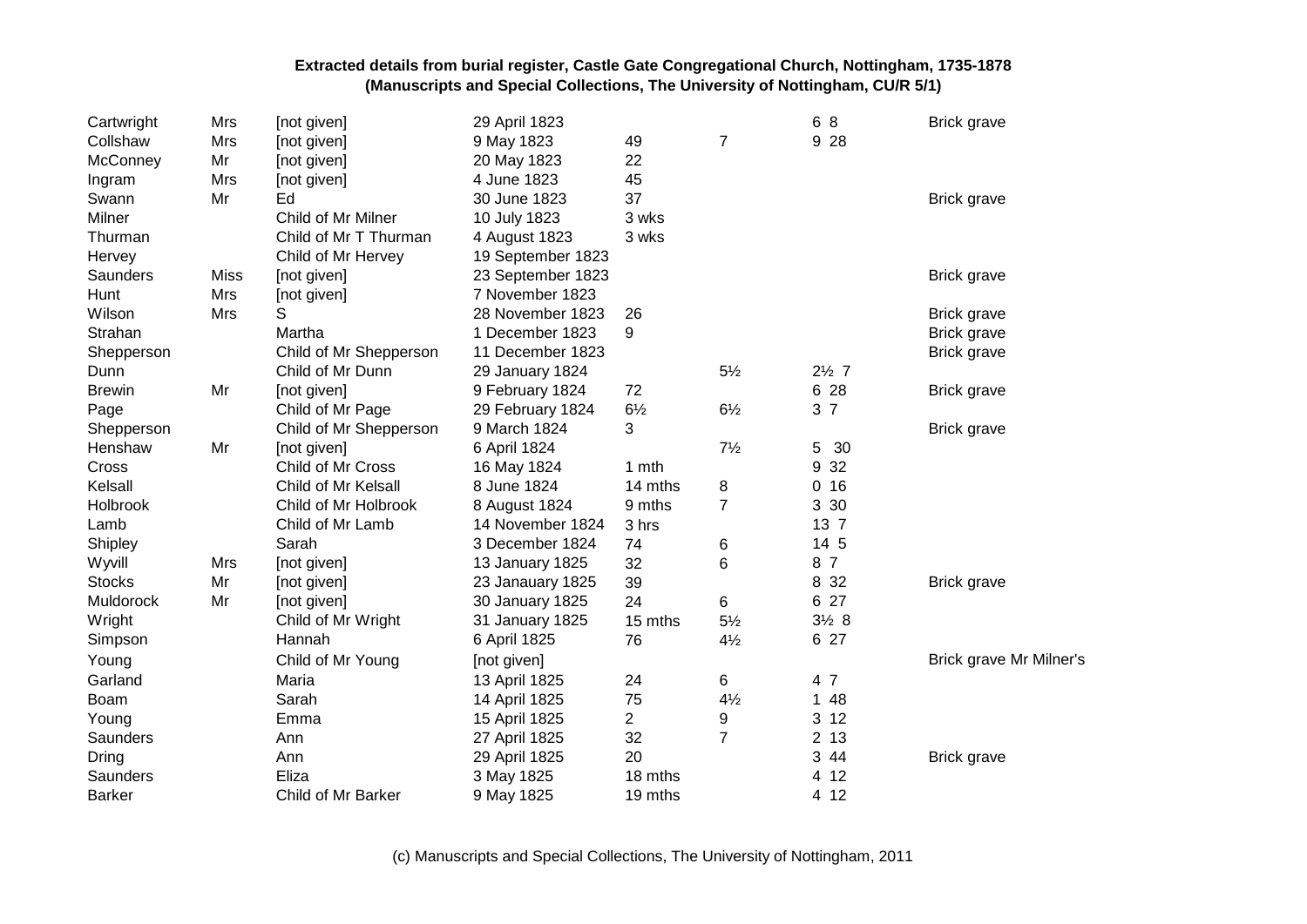| Preston         |             | Child of Mr Preston                                                                                                                               | 2 June 1825       | 18 mths        |                | 6 10            | (Long Row)         |
|-----------------|-------------|---------------------------------------------------------------------------------------------------------------------------------------------------|-------------------|----------------|----------------|-----------------|--------------------|
| <b>Barker</b>   |             | Child of Mr Barker                                                                                                                                | 4 June 1825       | 3 wks          |                | 4 13            |                    |
| Holbrook        | Mrs         | [not given]                                                                                                                                       | 5 June 1825       | 39             |                | 5 31            |                    |
| Ingham          | Mrs         | [not given]                                                                                                                                       | 21 June 1825      | 80             |                | 0 <sub>1</sub>  |                    |
| Blackhall       |             | Mary                                                                                                                                              | 4 July 1825       | 19             |                | 9 2 2           | <b>Brick grave</b> |
| Youngq          |             | Child of Mr Young                                                                                                                                 | 16 July 1825      |                |                | 13 <sub>3</sub> |                    |
| <b>Nichols</b>  | Mr          | G                                                                                                                                                 | 20 July 1825      | 62             |                | 6 7             | <b>Brick grave</b> |
| Woolley         | Mrs         | [not given]                                                                                                                                       | 21 July 1825      | 75             |                | 7 31            | Brick grave        |
| Saunders        | Mr          | [not given]                                                                                                                                       | 23 July 1825      | 79             |                | 2 <sub>16</sub> | <b>Brick grave</b> |
| <b>Brigg</b>    |             | Child of Mrs Brigg                                                                                                                                | 15 August 1825    | 6 mths         |                | 13 3            |                    |
| <b>Brothers</b> | Mrs         | [not given]                                                                                                                                       | 18 August 1825    | 66             |                | 2 <sub>12</sub> | Brick grave        |
| Churchill       |             | Child of Mr Churchill                                                                                                                             | 15 September 1825 |                |                |                 | <b>Brick grave</b> |
| Robinson        | Mrs         | [not given]                                                                                                                                       | 9 October 1825    | 48             |                | 18 15           |                    |
| Smithurst       |             | Child of Mr Smithurst                                                                                                                             | 1 November 1825   | 2              |                | 3 11            |                    |
|                 |             | n.b. Mrs Mehetable Robinson aged 64 died 29 August 1825 of Spalding, Lincs on a visit at Mr R Preston's, Long Row No 6. 10. Interred by R Alliott |                   |                |                |                 |                    |
| Preston         |             | Child of Mr Preston                                                                                                                               | 4 February 1826   | 6 mths         | 9              | 6 10            | (Long Row)         |
| Ridsdale        | Mr          | [not given]                                                                                                                                       | 20 June 1826      | 54             | 11             | 4 23            |                    |
| Elliott         | Mrs         | [not given]                                                                                                                                       | 20 July 1826      | 66             | 4              | $1 \quad 1$     |                    |
| Hutchinson      |             | Child of Mr Hutchinson                                                                                                                            | 3 August 1826     | 6 wks          | $3\frac{1}{2}$ | $114$           |                    |
| Curson          |             | Child of Mr Curson                                                                                                                                | 7 August 1826     | 6 mths         | 12             | 27 9            |                    |
| Strahan         | <b>Miss</b> | [not given]                                                                                                                                       | 20 August 1826    | 14             |                | 29 7            | <b>Brick grave</b> |
| Carr            |             | Child of Mr Carr                                                                                                                                  | 22 September 1826 | 3 wks          | 6              | 7 15            |                    |
| Fowler          |             | Child of Mr Fowler                                                                                                                                | 24 October 1826   | 8 mths         |                | 6 36            | <b>Brick grave</b> |
| Clark           | Mrs         | [not given]                                                                                                                                       | 25 October 1826   | 21             |                |                 | <b>Brick grave</b> |
| Kelsall         |             | Child of Mr Kelsall                                                                                                                               | 30 October 1826   | 2              | 6              | 0 <sub>16</sub> |                    |
| Carter          |             | Child of Mrs Carter                                                                                                                               | 1 November 1826   | 8 mths         | $3\frac{1}{2}$ | 11 <sub>3</sub> |                    |
| Hodgkinson      | Mr          | [not given]                                                                                                                                       | 3 November 1826   |                | 8              | 98              |                    |
| Whitt           | Mrs         | [not given]                                                                                                                                       | 11 December 1826  | 25             |                | 7 31            | <b>Brick grave</b> |
| Parker          | Mrs         | [not given]                                                                                                                                       | 2 January 1827    | 74             | $3\frac{1}{2}$ | 1 <sub>3</sub>  |                    |
| Massey          |             | Child of Mr Massey                                                                                                                                | 26 January 1827   | $1\frac{1}{4}$ | 9              | $0$ 17          |                    |
| <b>McAll</b>    | Mr          | [not given]                                                                                                                                       | 11 February 1827  | 40             | $4\frac{1}{2}$ | 0 <sub>3</sub>  |                    |
| Massey          |             | Child of Mr Massey                                                                                                                                |                   | $1\frac{1}{4}$ | 9              | 0 <sub>17</sub> |                    |
| Richardson      | Mrs         | [not given]                                                                                                                                       | 12 February 1827  | 75             | $4\frac{1}{2}$ | 04              |                    |
| <b>Birkhead</b> |             | Child of Mr Birkhead                                                                                                                              | 4 March 1827      | 6              | 8              | 1 <sub>3</sub>  |                    |
| <b>Birkhead</b> |             | Child of Mr Birkhead                                                                                                                              | 4 March 1827      | $1\frac{1}{2}$ | 8              | 1 <sub>3</sub>  |                    |
| Henshaw         |             | Child of Mr Henshaw                                                                                                                               | 17 March 1827     | 10 mths        | 5              | 5 31            |                    |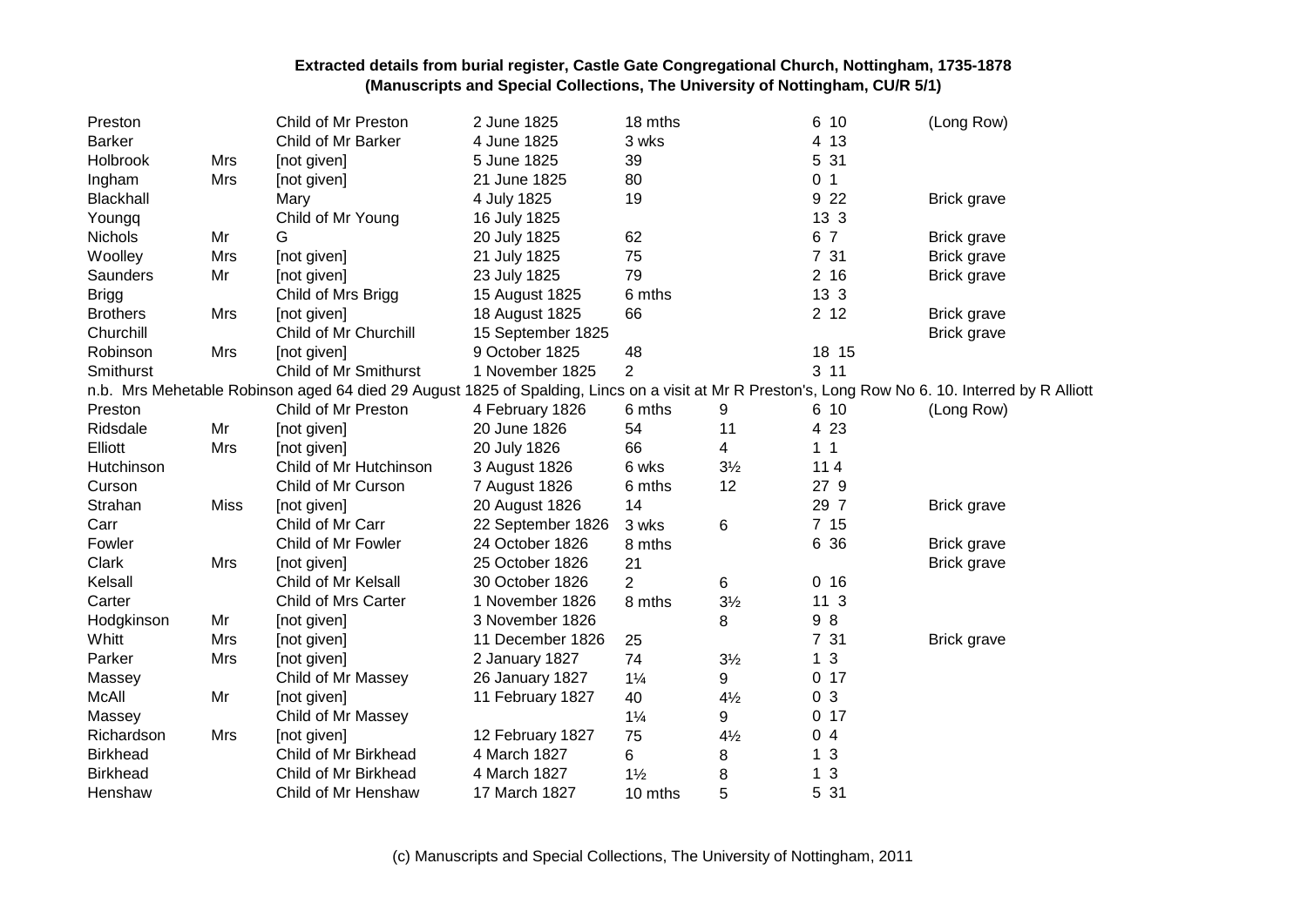| <b>Beard</b>      | Mr          | [not given]           | 31 Mmay 1827      | 31          | 7              | 14                  |                    |
|-------------------|-------------|-----------------------|-------------------|-------------|----------------|---------------------|--------------------|
| Harrison          | Mrs         | [not given]           | 7 June 1827       | 71          | 1              | $76\frac{1}{2}$     |                    |
| Thornton          | Mrs         | [not given]           | 9 July 1827       | 40          | 101/2          | $\overline{2}$<br>1 |                    |
| Walker            |             | Child of Mrs Walker   | 27 August 1827    | 9           |                | 2 <sub>18</sub>     | <b>Brick grave</b> |
| <b>Barker</b>     | Mr          | [not given]           | [not given]       | 28          | 10             | 34                  |                    |
| Hutchinson        | Mrs         | [not given]           | 31 August 1827    | 44          | 8              | 34                  |                    |
| Wilson            |             | Samuel                | 15 September 1827 | 34          |                | 8 35                | <b>Brick grave</b> |
| Wright            |             | Child of Mr Wright    | 7 October 1827    | 11 mths     | 5              | $3\frac{1}{2}8$     |                    |
| McDonald          | Mrs         | [not given]           | 8 October 1827    | 27          | $6\frac{1}{2}$ | 34                  |                    |
| Machin            | Mrs         | [not given]           | 19 October 1827   | 45          |                | 2 20                | <b>Brick grave</b> |
| Madgwick          |             | Child of Mr Madgwick  | 4 November 1827   | 1yr 9mths   |                | 1 <sub>2</sub>      |                    |
| Inglesant         | <b>Miss</b> | [not given]           | 14 October 1827   |             |                |                     | <b>Brick grave</b> |
| <b>Topley</b>     |             | Child of Mr Topley    | 3 December 1827   | 3           | 8              | 9 17                |                    |
| Dunn              | <b>Miss</b> | Sarah                 | 14 December 1827  |             |                |                     |                    |
| Jenkins           | Mr          | [not given]           | 17 December 1827  | 53          |                | 3 45                | <b>Brick grave</b> |
| Jardine           |             | Child of Mr Jardine   | 24 December 1827  | $\mathbf 1$ | 12             | 4 17                |                    |
| Smart             | Mrs         | [not given]           | 7 February 1828   | 62          | 12             | $\mathsf C$<br>18   | <b>Brick grave</b> |
| Lewis             |             | Child of Mr Lewis     | 8 February 1828   | 6 wks       | 4              | $\mathsf{C}$<br>12  | Brick grave        |
| Green             | Miss        | A                     | 15 February 1828  | 72          |                | D<br>12             | Brick grave        |
| Hervey            | Mrs         | [not given]           | 28 February 1828  | 40          | 5              | A<br>4              |                    |
| Thorp             |             | Child of Mr Thorp     | 11 March 1828     | 6 mths      | $7\frac{1}{2}$ | 48<br>D             |                    |
| Millington        |             | Samuel                | 24 March 1828     | 77          | 8              | B<br>$\mathsf 0$    |                    |
| Cullen            |             | Alfred                | 11 April 1828     | 14          |                | Е<br>41             | Brick grave        |
| Shipley           |             | James                 | 11 April 1828     | 79          | 5              | F<br>14             |                    |
| Gell              |             | Elizabeth             | 11 May 1828       | 15          | 5              | 5<br>Α              |                    |
| Moore             |             | Ann                   | 18 June 1828      | 5           |                | $\mathsf{C}$<br>18  | <b>Brick grave</b> |
| Gaskill           |             | William Jnr           | 24 June 1828      | 30          | 12             | 9<br>D              |                    |
| Graham            |             | Robert                | 12 September 1828 | 27          | 11             | 20<br>D             |                    |
| <b>Brailsford</b> |             | Elizabeth             | 14 September 1828 | 17          | $4\frac{1}{2}$ | A 6                 |                    |
| Inglesant         |             | Chilf of Mr Inglesant | 19 September 1828 | 6 wks       |                | H<br>32             | <b>Brick grave</b> |
| Wesson            |             | Child of Mr Wesson    | 20 September 1828 | 7 mths      | 14             | $\,6\,$<br>F        |                    |
| Wheatley          |             | Child of Mr Wheatly   | 21 September 1828 | 2 wks       | 5              | 48<br>Н             |                    |
| Chapman           |             | Francis               | 15 October 1828   | 15          | 8              | F<br>39             |                    |
| Wright            | Mrs         | [not given]           | 22 October 1828   | 39          | 12             | 6<br>D              | <b>Lister Gate</b> |
| <b>Brothers</b>   | Mr          | [not given]           | 20 November 1828  | 37          |                | $\mathsf{C}$<br>11  | Brick grave        |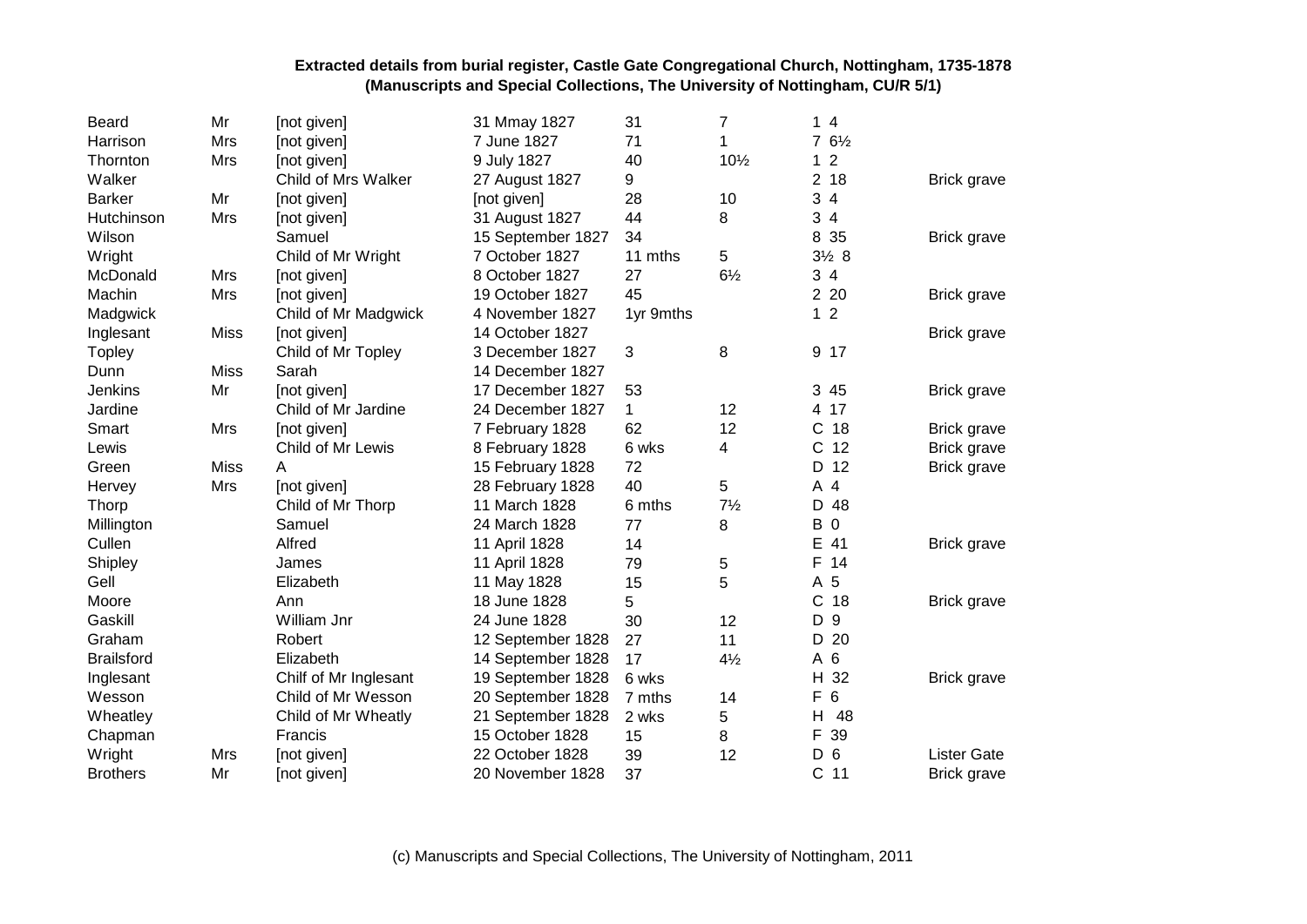| Carlin          | Mr          | [not given]              | 27 November 1828  | 58             |                | F 45           | Brick grave Died at Hull (on a<br>journey) |
|-----------------|-------------|--------------------------|-------------------|----------------|----------------|----------------|--------------------------------------------|
| Carr            |             | Child of Mr Carr         | 9 January 1829    | 7 mths         |                | G 15           | Brick grave                                |
| <b>Bird</b>     | Mrs         | [not given]              | 27 January 1829   |                |                | G 56           | Brick grave                                |
| Sands           |             | Child of Mr Joseph Sands | 11 February 1829  | 11 mths        | 5              | F 28           |                                            |
| Fitzhugh        |             | Child of Mr Fitzhugh     | 21 February 1829  | 18 mths        | $\overline{7}$ | G 8            |                                            |
| Blackshaw       | Mr          | [not given]              | 4 April 1829      | 38             | 12             | C 47           |                                            |
| Jardine         |             | Child of Mr Jardine      | 17 April 1829     | 9 mths         | 12             | D 16           |                                            |
| German          | Mr          | [not given]              | 8 July 1829       | 25             | 10             | A 12           |                                            |
| Smithurst       |             | Son of Mr Smithurst      | 16 August 1829    | 10             | 5              | C 12           |                                            |
| <b>Bradley</b>  |             | Son of Mr Bradley        | 27 August 1829    | 19             |                | F 27           | <b>Brick grave</b>                         |
| Fitzhugh        |             | Child of Mr Fitzhugh     | 30 August 1829    | 3              | $\overline{7}$ | G 8            |                                            |
| <b>Barker</b>   |             | Child of Mr Barker       | 7 October 1829    | $2\frac{1}{2}$ | 11             | C <sub>5</sub> |                                            |
| Mawer           | Mrs         | [not given]              | 12 October 1829   | 30             | 10             | D 19           |                                            |
| Whitt           | Mrs         | [not given]              | 16 October 1829   | 70             |                | G 31           | Brick grave                                |
| <b>Bretland</b> |             | Child of Mr Bretland     | 16 October 1829   |                | 6              | F 24           |                                            |
| Carr            | <b>Miss</b> | [not given]              | 18 November 1829  | 21             |                | G 15           | Brick grave                                |
| Scott           | Mr          | [not given]              | 29 November 1829  | 6 mths         | 5              | $C$ 10         |                                            |
| Leaver          |             | Child of Mr Leaver       | 4 December 1829   | 19 mths        | 6              | D 21           |                                            |
| Calton          | Mrs         | [not given]              | 9 December 1829   | 56             | 5              | E 32           |                                            |
| Gaskill         | Mrs         | Jnr                      | 5 January 1830    | 31             | 9              | D 11           |                                            |
| Fitzhugh        |             | Child of Mr Fitzhugh     | 17 January 1830   | 7 mths         | 6              | G 8            |                                            |
| Lawe            |             | Child of Mr Lawe         | 23 January 1830   |                |                |                | <b>Brick grave</b>                         |
| Earnshaw        | Mrs         | [not given]              | 26 January 1830   | 67             | 10             | E 28           |                                            |
| Lewis           | Mrs         | [not given]              | 8 February 1830   | 44             |                | G 14           | Brick grave                                |
| Thurman         |             | Daughter of Mr Thurman   | 19 February 1830  | 9              |                | H 28           | Brick grave                                |
| <b>Scott</b>    |             | Child of Mr Scott        | 6 April 1830      | 3              | 5              | $C$ 10         |                                            |
| Smith           | Mr          | [not given]              | 2 May 1830        | 32             | 12             | C <sub>3</sub> |                                            |
| Aggs            | Mrs         | [not given]              | 9 June 1830       | 54             | $5\frac{1}{2}$ | D 7            |                                            |
| <b>Brewin</b>   | <b>Mrs</b>  | [not given]              | 19 July 1830      | 66             |                | F 28           | Brick grave                                |
| <b>Burton</b>   | Mrs         | [not given]              | 28 August 1830    | 75             | 11             | E 23           |                                            |
| German          | Mr          | [not given]              | 14 September 1830 | 84             | 9              | A 11           |                                            |
| Newton          | Mrs         | [not given]              | 26 September 1830 | 58             | 9              | F 47           |                                            |
| <b>Dudley</b>   |             | Child of Mr Dudley       | 19 October 1830   | 7 mths         | 9              | G 37           |                                            |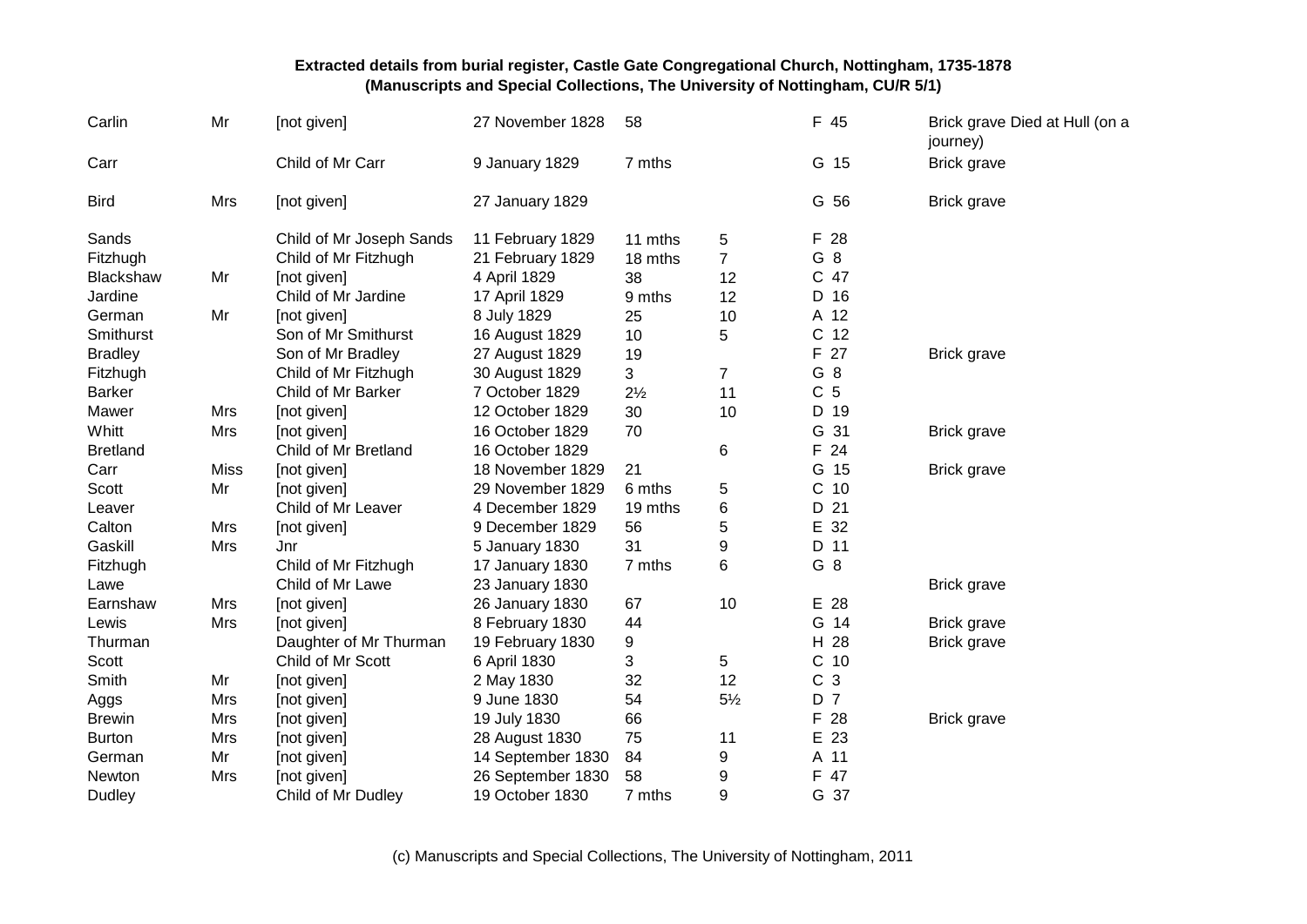| Minster          | Mr  | [not given]                | 12 November 1830 | 54             |                | 8<br>F.         | <b>Brick grave</b>                |
|------------------|-----|----------------------------|------------------|----------------|----------------|-----------------|-----------------------------------|
| Ward             | Mr  | [not given]                | 15 November 1830 | 74             | 11             | G 40            |                                   |
| Tomblinson       | Mrs | [not given]                | 29 November 1830 | 73             | 6              | E 35            |                                   |
| Graham           | Mrs | [not given]                | 12 December 1830 | 61             | 5              | A 6             |                                   |
| Lock             | Mr  | [not given]                | 26 December 1830 | 60             | 8              | C 27            |                                   |
| Travit           |     | Child of Mr Travit         | 19 January 1831  | 16 mths        | 5              | A 7             |                                   |
| Swann            |     | Child of Mr Swann          | 3 February 1831  | 2 days         | 4              | C               | Long Row                          |
| Crisp            | Mr  | [not given]                | 23 February 1831 | 72             | 8              | B 46            |                                   |
| <b>Beard</b>     | Mrs | [not given]                | 3 March 1831     | 42             | 5              | A 6             |                                   |
| Nixon            |     | Mary, wife of Joseph Nixon | 3 May 1831       | 52             | 11             |                 | Houndsgate                        |
| Tomlinson        |     | Mary Anne                  | 23 May 1831      | 38             | 5              |                 | <b>Castle Gate</b>                |
| Cresswell        |     | Ann                        | 27 May 1831      | 65             | 12             |                 | Brick grave Mansfield Road        |
| <b>Blackwell</b> |     | John                       | 3 July 1831      | 80             | 5              | A 46            | Lambley Hospital                  |
| Gedling          |     | Sophia                     | 28 July 1831     | 25             |                |                 | <b>Brick grave Bowling Alley</b>  |
| Dudley           |     | Mary Ann                   | 2 August 1831    | 25             | 9              | C <sub>36</sub> | Pelham Street                     |
| Hipwell          |     | Jane                       | 16 August 1831   | 67             | 9              | H 18            | <b>Pelham Street</b>              |
| Rawson           |     | Eliza                      | 20 August 1831   | 13 days        |                |                 | <b>Brick grave Mapperley</b>      |
| Dudley           |     | Mary Ann                   | 31 August 1831   | 7 wks          | 9              | C <sub>36</sub> | <b>Pelham Street</b>              |
| Hannah           |     | Ann Jenkins                | 9 September 1831 | 8 mths         |                |                 | <b>Brick grave Lenton Terrace</b> |
| Danby            |     | Matilda                    | 2 October 1831   | 12             | $4\frac{1}{2}$ | A 6             | <b>Hanley Place</b>               |
| Young            |     | Martha                     | 7 October 1831   | 38             | 12             | 32<br>F.        | <b>Gas Works</b>                  |
| Scott            |     | Eliza                      | 22 October 1831  | 19             | 5              | D 22            | Park Hill                         |
| Clarke           |     | Edward                     | 29 October 1831  | 22             |                |                 | <b>Brick grave Broughton</b>      |
| Danby            |     | Joseph                     | 18 November 1831 | 6              | $4\frac{1}{2}$ | A 6             | <b>Harley Place</b>               |
| Milner           |     | Frederick                  | 27 November 1831 | 47             | 9              | F.<br>28        | <b>Glass House Street</b>         |
| Sadler           |     | Mary                       | 30 November 1831 | 43             | 9              | A 40            | <b>Mount Street</b>               |
| Shaw             |     | Richard                    | 7 December 1831  | 49             | 10             | 24<br>E         | <b>St James Street</b>            |
| Tutin            |     | Amy                        | 26 Janauary 1832 | 46             | 10             | 29<br>B         | <b>Broad Street</b>               |
| Ward             |     | Hannah                     | 27 January 1832  | 66             | 9              | G 40            |                                   |
| Caulton          |     | Lydia                      | 1 February 1832  | 65             | 14             | D 40            | Middle Pavement                   |
| Saunders         |     | Sarah                      | 6 February 1832  | $\overline{2}$ | 5              | 12<br>B         | Millstone Lane                    |
| Scott            |     | Henry                      | 2 March 1832     | 51             | 6              | E<br>22         | New Radford                       |
| Tutin            |     | Margaret                   | 22 March 1832    | 71             | 13             | B 28            | <b>Brick grave Castle Gate</b>    |
| Greenwood        |     | Elizabeth                  | 4 April 1832     | 82             | $4\frac{1}{2}$ | A 8             | <b>Castle Gate</b>                |
|                  |     |                            |                  | 78             | 13             |                 | <b>Brick grave Park Row</b>       |
| Wilson           |     | Rev John                   | 9 April 1832     |                |                | G 35            | formerly Matlock                  |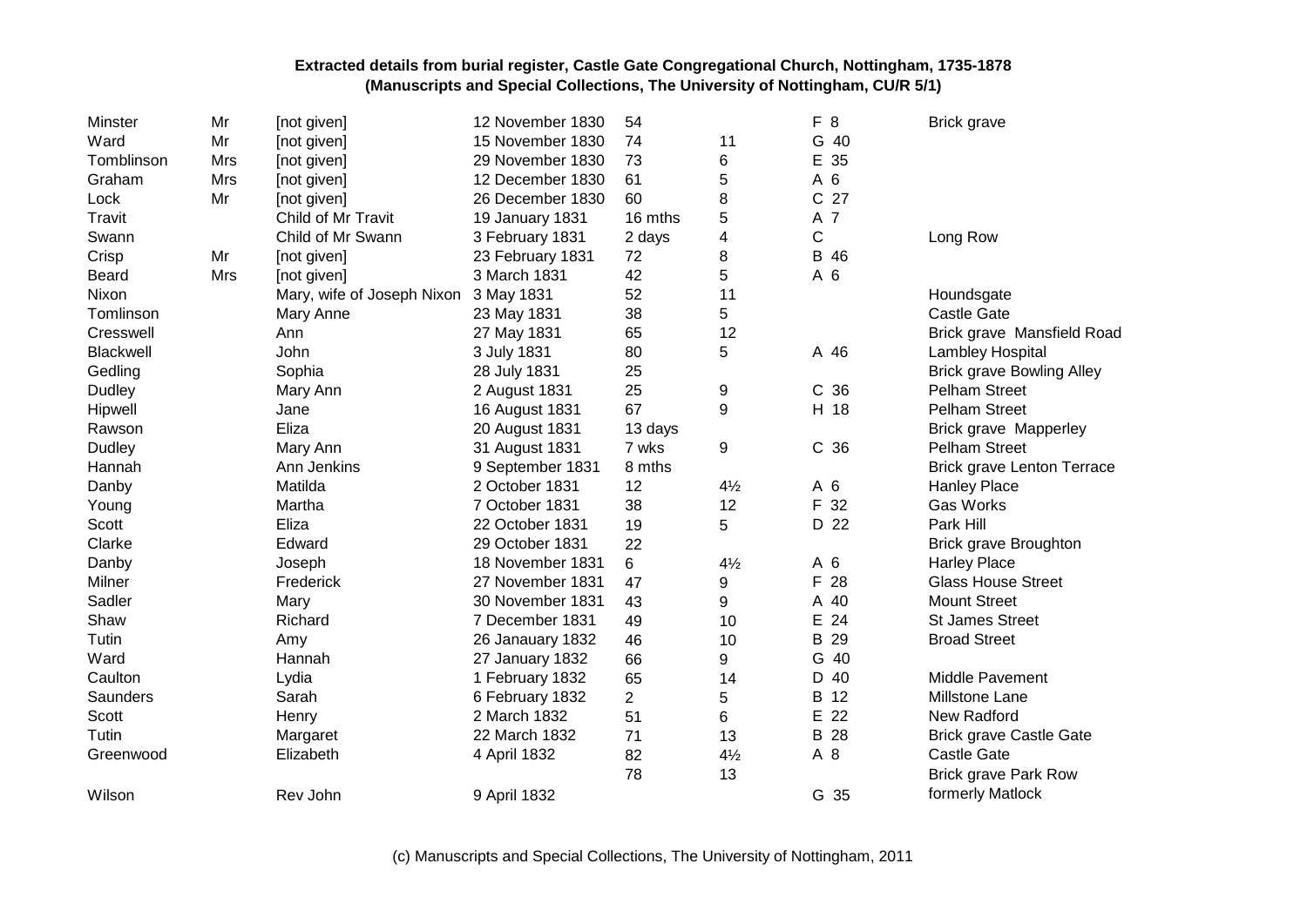| Beeby           | John                 | 24 April 1832    | 28             | $\overline{7}$    | D 41                 | Derby Road                         |
|-----------------|----------------------|------------------|----------------|-------------------|----------------------|------------------------------------|
| Thurman         | <b>Rev Charles</b>   | 4 May 1832       | 27             | 13                | H 29                 | <b>Brick grave Smithy Row</b>      |
|                 |                      |                  |                |                   |                      | formerly Ripley                    |
| Scott           | Elizabeth            | 24 May 1832      | 57             | 5                 | C 48                 | Mary Gate                          |
| Fowler          | Smith                | 25 May 1832      | 10 mths        |                   |                      | Brick grave Long Row               |
| <b>Barber</b>   | Son of Mr Barber     | 4 June 1832      | 17 days        | 4                 | C <sub>12</sub>      | Angle Row                          |
| Smithurst       | William              | 29 June 1832     | 49             | 5                 | A 43                 | Independent Hill                   |
| <b>Butler</b>   | John                 | 25 July 1832     | $\overline{2}$ | 10                | В<br>28              | <b>Brick grave Castle Gate</b>     |
| Sadler          | James Martin         | 14 August 1832   | 8 mths         | 5                 | A 40                 | <b>Mount Street</b>                |
| Green           | John                 | 31 August 1832   | 80             | 5                 | E 13                 | <b>Brick grave Castle Gate</b>     |
|                 |                      |                  |                |                   |                      | (Deacon)                           |
| Astle           | Samuel               | 3 October 1832   | 1              | 5                 | B 46                 | <b>Pelham Street</b>               |
| <b>Burton</b>   | Elizabeth            | 24 October 1832  | 24             | 12                | D 17                 | <b>Brick grave Mill Street</b>     |
| Whitt           | Theodore             | 26 November 1832 | 4 mths         |                   | F<br>31              | <b>Brick grave St James Street</b> |
| Jackson         | Thomas               | 30 November 1832 | 62             |                   | E<br>8               | <b>Brick grave Castle Gate</b>     |
| Lewis           | Richard              | 3 December 1832  | 48             |                   | G 4                  | <b>Canal Street</b>                |
| <b>Bombroff</b> | Elizabeth            | 6 December 1832  | 50             | 7                 | D<br>$6\phantom{1}6$ | <b>Hounds Gate</b>                 |
| Christian       | Thomas               | 17 December 1832 | 72             | 8                 | G<br>48              | <b>Byard Lane</b>                  |
| Hodges          | Elizabeth            | 29 December 1832 | 58             | 5                 | B<br>47              | <b>Hounds Gate</b>                 |
| Jenkins         | Phebe                | 8 January 1833   | 58             |                   | С<br>39              | <b>Brick grave</b>                 |
| Harvey          | John                 | 3 February 1833  | 22             | 5                 | G<br>22              | Lenton                             |
| Doxey           | Daughter of Mr Doxey | 20 March 1833    | 3 wks          | $\overline{7}$    | E<br>11              |                                    |
| Rolleston       | John                 | 2 April 1833     | 6              | 5                 | 11<br>D              |                                    |
| Newton          | Samuel               | 8 May 1833       | 62             | 8                 | F<br>47              | New Radford                        |
| <b>Scott</b>    | Emma                 | 11 May 1833      | 9 mths         | 5                 | 6<br>D               | Cross lane                         |
| Green           | Anna                 | 13 May 1833      | 82             |                   | Е<br>13              | <b>Brick grave Castle Gate</b>     |
| Newman          | Benjamin             | 17 May 1833      | 82             |                   | E<br>9               | <b>Hyson Green</b>                 |
| Strahan         | Mary                 | 3 June 1833      | 77             | 11                | F 291/2              | <b>Castle Gate</b>                 |
| Green           | James                | 19 May 1833      | 14 mths        | $4\frac{1}{2}$    | D <sub>6</sub>       |                                    |
| Warren          | Anna                 | 5 June 1833      | 75             | 11                | 045                  | <b>Carter Gate</b>                 |
| <b>Stocks</b>   | Ann                  | 16 July 1833     | 22             | Inglesant's vault |                      | <b>Pierpoint Street</b>            |
| Milner          | Louisa               | 18 July 1833     | 1              | 6                 | F 6                  | <b>Fletcher Gate</b>               |
| Inglesant       | Mary                 | 14 August 1833   | 2 mths         | vault             |                      | George Street                      |
| Sands           | William              | 6 October 1833   | 1 mth          | 5                 | F 27                 | New Sneinton                       |
| <b>Burton</b>   | Ann                  | 17 October 1833  | 78             |                   | 22<br>B              | Brick grave Spaniel Row            |
| Wilson          | Aldn William         | 1 November 1833  | 64             |                   | H 35                 | <b>Brick grave Plumtre House</b>   |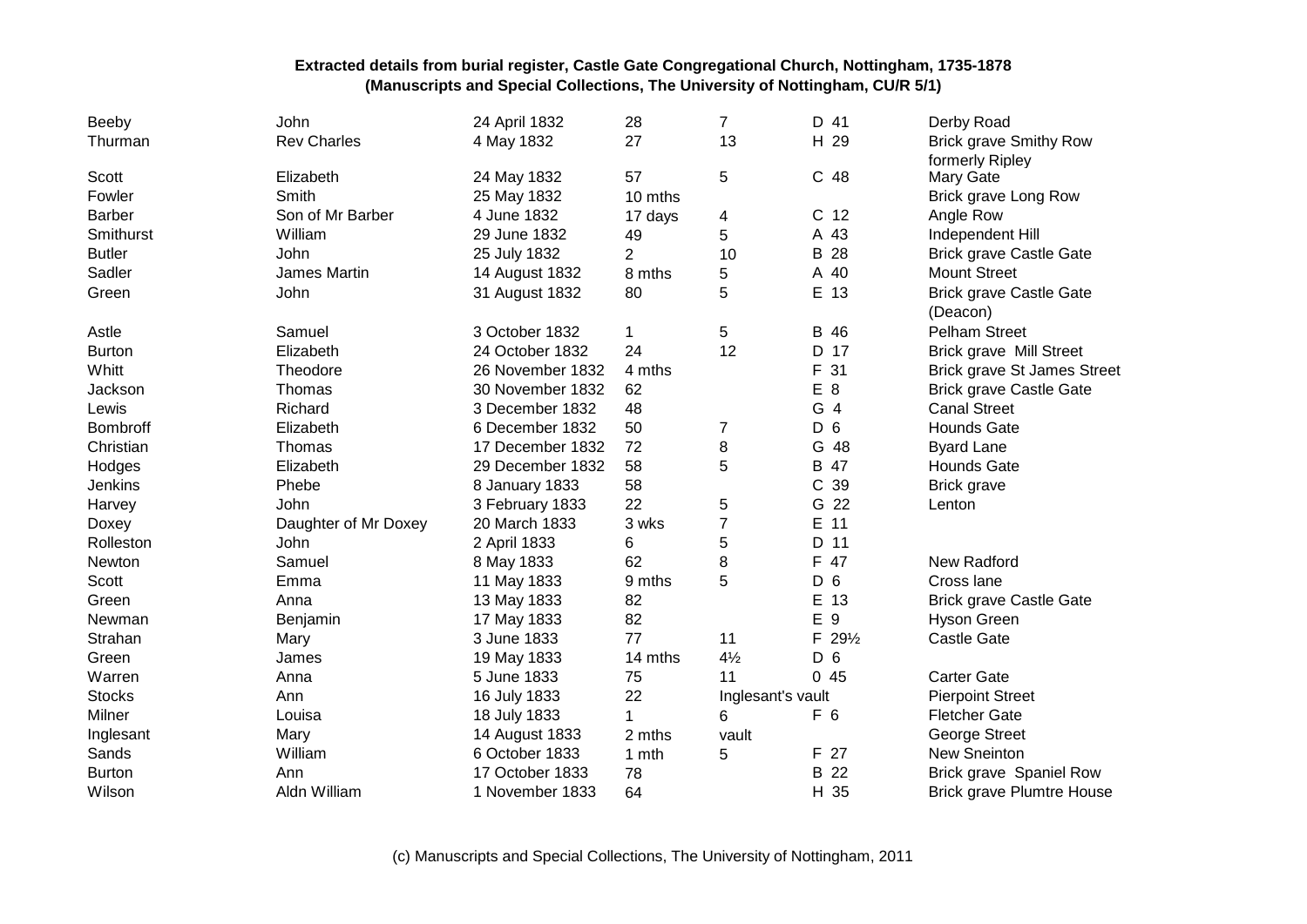| Peet            | Mary                    | 4 November 1833   | 77             | 8              | B 24                    | Castle Gate                                 |
|-----------------|-------------------------|-------------------|----------------|----------------|-------------------------|---------------------------------------------|
| Harrison        | John (died 3 Dec)       | 6 December 1833   | 71             | 9              | G <sub>8</sub>          | New Radford                                 |
| Simpson         | Elizabeth (died 14 Dec) | 17 December 1833  | 64             | 5              | D 9                     | <b>Parliament Street</b>                    |
| Wright          | John                    | 8 January 1834    | 15             | $\overline{7}$ | E 6                     | Lister Gate (died 4 Jan)                    |
| Wesson          | Ann                     | 13 January 1834   | $2\frac{1}{4}$ | 20             | FG 7                    | Brick grave Middle pavement<br>(died 8 Jan) |
| Smithurst       | Edward                  | 14 February 1834  | 13             | 5              | A 44                    | Independent Hill                            |
| Thorpe          | Elizabeth               | 14 April 1834     | 4              | 7              | D 48                    | <b>Pelham Street</b>                        |
| Mather          | Sarah                   | 15 April 1834     | 9              | 5              | E 47                    | Mary Gate                                   |
| Saunders        | Sarah                   | 20 May 1834       | 37             | $\overline{7}$ | CD 15                   | Derby Road                                  |
| Armitage        | Maria                   | 23 May 1834       | 28             | 12             | DE 40                   | Mansfield Road (died 19 May)                |
| Manfull         | Mary                    | 2 June 1834       | 46             | 10             | A 27                    | Back Lane (died 31 May)                     |
| Nelson          | Adam B                  | 9 June 1834       |                | 10             | E 7                     | Carlton                                     |
| Astle           | Ann                     | 1 July 1834       | 3 wks          |                | Mr Hannah's Brick grave | Carrington                                  |
| Armitage        | William                 | 16 July 1834      | 2 mths         | 11             | DE 40                   | Mansfield Road                              |
| <b>Butler</b>   | John                    | 31 August 1834    | 20 mths        |                |                         | <b>Brick grave Castle Gate</b>              |
| <b>Bretland</b> | Henry                   | 29 September 1834 | 13 mths        | $\overline{7}$ | F 25                    | <b>Carlton Street</b>                       |
| <b>Briggs</b>   | James                   | 4 October 1834    | 7              | $\overline{7}$ | A 47                    | Coal Pit Lane                               |
| Thurman         | Elizabeth               | 29 November 1834  | 39             | 10             | H 39                    | <b>Fink Hill Street</b>                     |
| Hancock         | William                 | 17 December 1834  | 6              | 5              | G 9                     | <b>Ropers Close</b>                         |
| Parr            | Mary                    | 11 January 1835   | 66             | 5              | A 43                    | <b>Sheridan Street</b>                      |
| Sands           | Ann                     | 28 January 1835   | 69             |                | G 6                     | <b>Brick grave Castle Gate</b>              |
| Bedford         | Jane                    | 5 March 1835      | 70             | 5              | D 5                     | Carrington                                  |
| Senior          | Jeremiah                | 13 March 1835     | 83             |                | E 15                    | <b>Brick grave Wheeler Gate</b>             |
| Page            | Priscilla               | 23 March 1835     | 18 mths        | 5              | A 81/2                  | <b>Rutland Street</b>                       |
| Shepperson      | Thomas                  | 27 March 1835     | 60             |                | E 16                    | <b>Brick grave Broxtowe</b>                 |
| Milner          | Elizabeth               | 5 April 1835      | 29             | $\overline{7}$ | E 6                     | <b>Fletcher Gate</b>                        |
| Pearson         | Elizabeth               | 26 April 1835     | 2 yrs 8mths    | 5              | A 28                    | <b>Near Collin Street</b>                   |
| <b>Brittain</b> | William                 | 3 May 1835        | 83             | 5              | C 27                    | <b>St James Street</b>                      |
| <b>Towers</b>   | Harriett                | 28 June 1835      | 16             | 5              | H 26                    | Mansfield Road                              |
| Inglesant       | Mary                    | 12 August 1835    | 13 mths        |                | H 32                    | <b>Brick grave Canal Street</b>             |
| Gell            | Sarah                   | 12 August 1835    | 57             | 6              | A 8                     | <b>York Street</b>                          |
| <b>Briggs</b>   | Charles                 | 8 September 1835  | 3 mths         | 5              | A 44                    | Coal Pit Lane                               |
| Hooton          | William                 | 15 October 1835   | 38             | 11             | H 26                    | New Radford                                 |
| Williamson      | Mary                    | 30 October 1835   | 75             | 5              | B<br>3                  | <b>Collins Hospital</b>                     |
| Mather          | James                   | 25 November 1835  | 6 mths         | 5              | F 46                    | <b>Canal Street</b>                         |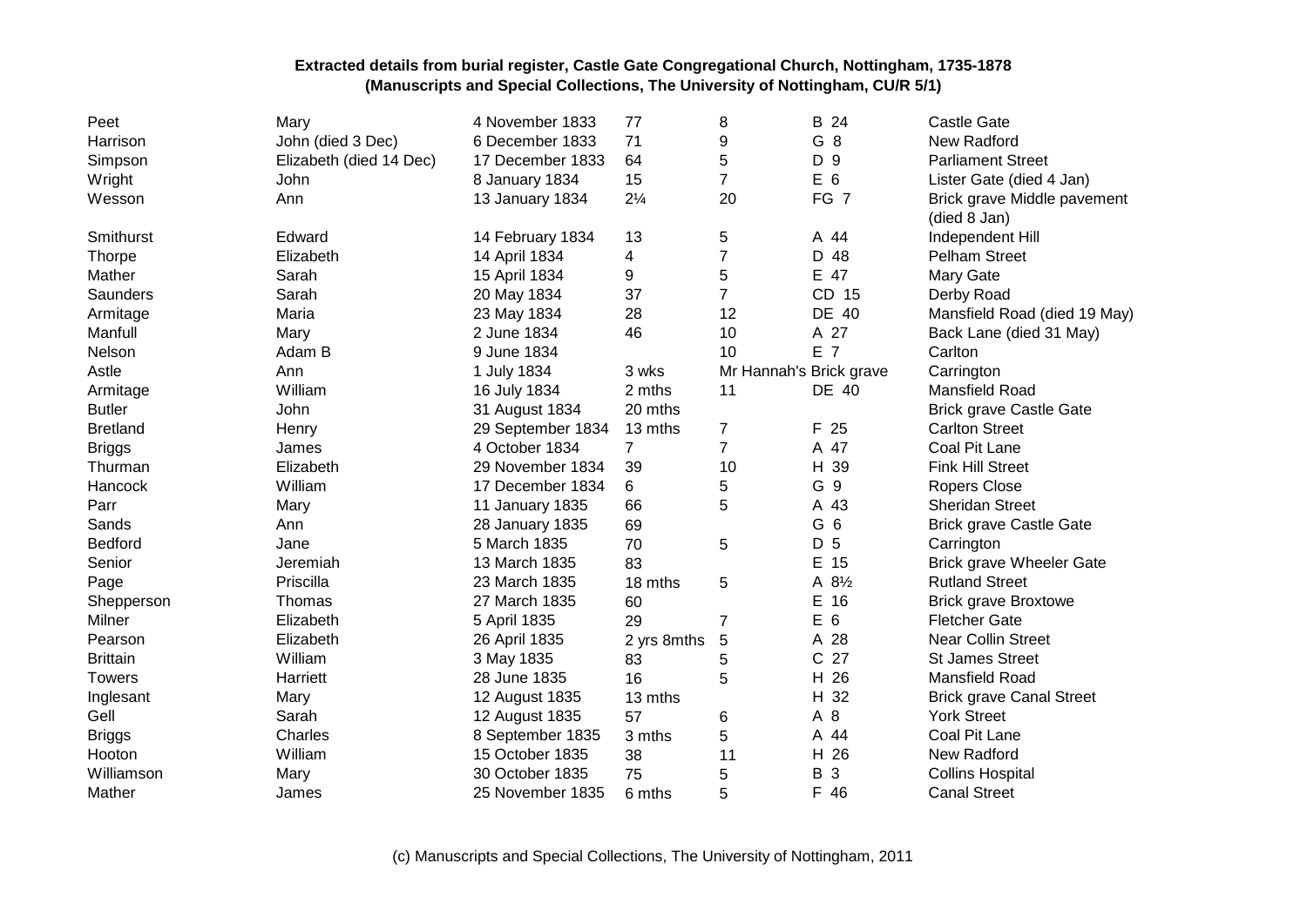| <b>Dudley</b>   | Elizabeth                                    | 27 November 1835  | 83             | 8                      | C <sub>25</sub> | <b>Plumtre Hospital</b>              |
|-----------------|----------------------------------------------|-------------------|----------------|------------------------|-----------------|--------------------------------------|
| Moult           | Elizabeth                                    | 10 January 1836   | 68             |                        |                 | <b>Brick grave Sneinton</b>          |
| Eyre            | <b>Thomas Harding</b>                        | 24 January 1836   | 10             | 5                      | F 33            | <b>Beck Lane</b>                     |
| Kelsall         | John                                         | 26 January 1836   | 55             | 12                     | A 16            | <b>Sneinton Street</b>               |
| Widdowson       | Samuel                                       | 17 February 1836  | 74             | $\overline{7}$         | 0.44            | Derby Road                           |
| Roberts         | Ann                                          | 22 February 1836  | 68             |                        |                 | <b>Brick grave Plumtree Square</b>   |
| Corner          | Elizabeth                                    | 25 February 1836  | 80             | Mr Plumb's brick grave |                 | <b>Collins Hospital</b>              |
| Fish            | Ann                                          | 28 February 1836  | 17 mths        | 5                      | H 44            | <b>Broad Marsh</b>                   |
| Fish            | John                                         | 28 February 1836  | 5 wks          | 5                      | H 44            | <b>Broad Marsh</b>                   |
| Inglesant       | Martha                                       | 6 March 1836      | 75             |                        |                 | <b>Brick grave Barker Gate</b>       |
| Tutin           | George                                       | 27 March 1836     | 46             |                        |                 | Brick grave Rose Mary Lane           |
| Newberry        | Robert                                       | 21 April 1836     | 79             | 6                      | A 34            | <b>Glass House Street</b>            |
| Milner          | Frederick                                    | 21 April 1836     | 4 mths         | 5                      | E 27            | Lenton                               |
| Walker          | <b>William Edwin</b>                         | 10 June 1836      | 30             |                        |                 | Brick grave Bulmer's                 |
|                 |                                              |                   |                |                        |                 | (removed - added in pencil           |
|                 |                                              |                   |                |                        |                 | against Bulmer's) Carlton            |
| Holbrook        | James                                        | 24 July 1836      | 3 mths         | 5                      | E 33            | <b>St Anns Street</b>                |
| Smart           | William                                      | 25 July 1836      | 42             |                        |                 | Brick grave Bridlesmith Gate         |
| Sanders         | Caroline                                     | 31 July 1836      | 16             | 6                      | <b>B</b> 5      | Derby Road                           |
| Rouse           | Thomas                                       | 19 September 1836 | 51             | 10                     | G 23            | <b>York Street</b>                   |
| Pearson         | Mary                                         | 31 October 1836   | 55             | $\overline{7}$         | A 27            | Melville Place                       |
| Armitage        | William                                      | 15 December 1836  | 36             | 10                     | D 39            | <b>Carrington Street</b>             |
| Kelsall         | Ellen                                        | 2 January 1837    | $\overline{7}$ | 11                     | A 16            | <b>Sneinton Street</b>               |
| Christian       | Hannah                                       | 2 February 1837   | 42             | 9                      | G 47            | Peter Square                         |
| Sanders         | Maria                                        | 3 February 1837   | 15             | 5                      | B 17            | Derby Road                           |
| Smith           | Mary, Widow of Rev John                      | 6 February 1837   | 57             |                        |                 | Brick grave Mr Plumb's               |
|                 | Smith                                        |                   |                |                        |                 | Woolpack Lane formerly               |
|                 |                                              |                   |                |                        |                 | Keyworth                             |
| Scott           | Elizabeth, Daughter of Wm \$12 February 1837 |                   | 2yrs 2 mths 5  |                        | A 17            |                                      |
| <b>Bretland</b> | Peter                                        | 15 February 1837  | 68             |                        |                 | <b>Brick grave Carlton Street</b>    |
| Walker          | Rowena, Widow of John Wa17 February 1837     |                   | 75             |                        |                 | Brick grave Bottle Lane              |
| Rawson          | Thomas                                       | 2 March 1837      | 62             |                        |                 | <b>Brick grave Parliament Street</b> |
| Horner          | David                                        | 15 March 1837     | 58             |                        |                 | Brick grave (Dring's) Castle         |
|                 |                                              |                   |                |                        |                 | Terrace                              |
| Ollerenshaw     | Thomas                                       | 17 April 1837     | 68             | $\overline{7}$         | 043             | Independent Hill                     |
| Alliott         | Maria, daugther of Alexr Allic 24 April 1837 |                   | 19 mths        |                        |                 | Brick grave Sherwood Hill            |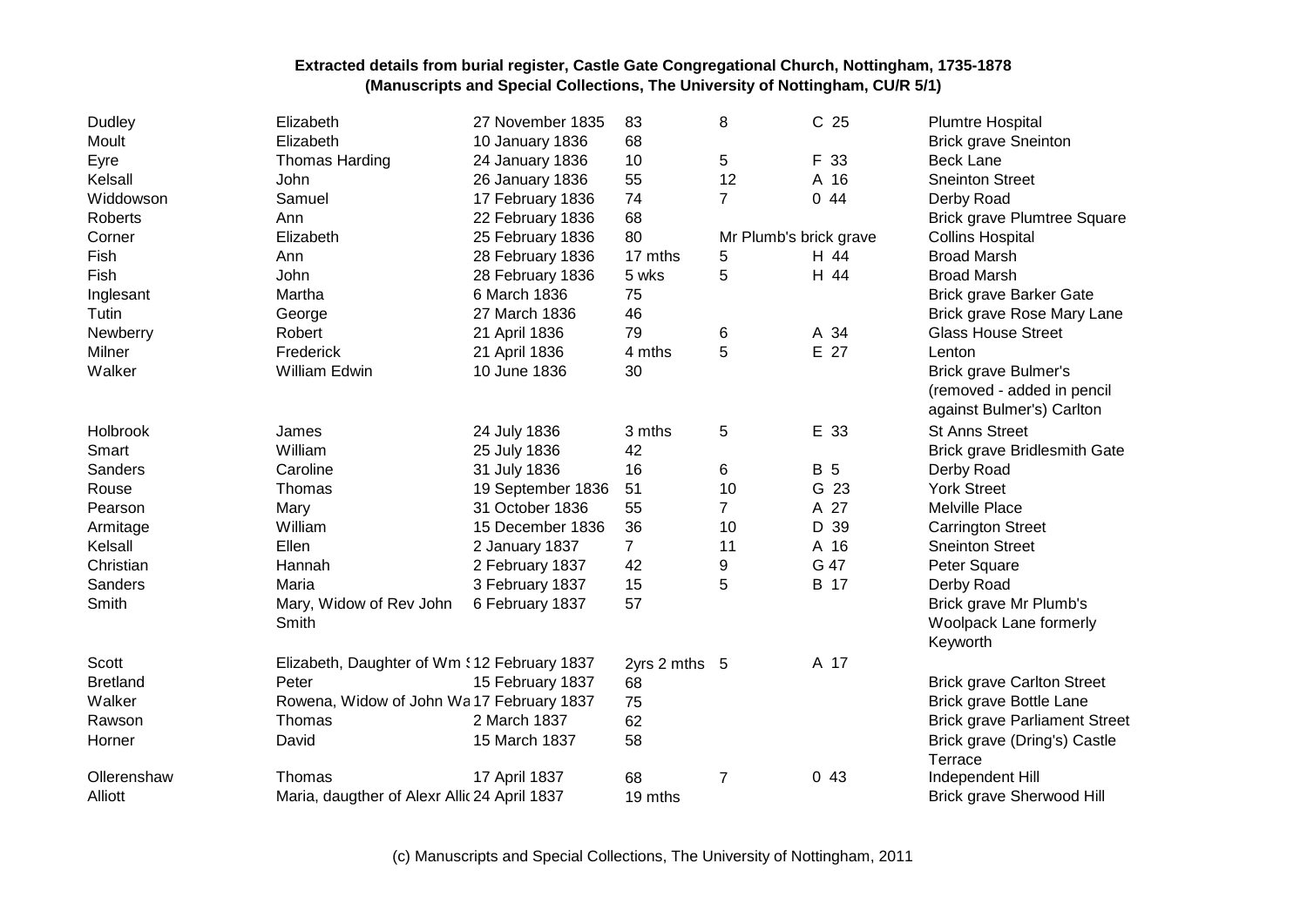| Eden           | Joseph                                                                                                   | 26 May 1837      | 26      | 7              | B 45           | <b>Hounds Gate</b>                      |
|----------------|----------------------------------------------------------------------------------------------------------|------------------|---------|----------------|----------------|-----------------------------------------|
| Sands          | Ann, wife of John Sands                                                                                  | 2 June 1837      | 47      | 5              | F 27.28        | <b>Holland Street</b>                   |
| Newberry       | Jane, widow of Robert Newt 8 June 1837                                                                   |                  | 68      | 5              | AB 34          | <b>Glass House Street</b>               |
|                | n.b. The register down to this date is copied from older books; from this date the Register is original. |                  |         |                |                |                                         |
| Horner         | Ann Jane, wife of Wm<br>Horner                                                                           | 10 August 1837   | 28      |                |                | Brick grave (Dring's) Lenton<br>Terrace |
| Horner         | William, child of Wm<br>Horner                                                                           | 10 August 1837   | 3 wks   |                |                | Brick grave (Dring's) Lenton<br>Terrace |
| Milner         | <b>William Frederick</b>                                                                                 | 15 August 1837   | 11 mths | 5              | E 27           | Lenton                                  |
| Wright         | Hannah                                                                                                   | 18 August 1837   | 15      | 9              | E <sub>6</sub> | Sneinton                                |
| <b>Straw</b>   | Ann Endiby, daughter of Joh 23 September 1837                                                            |                  | 14 mths | 5              | D 12           | Sneinton                                |
| Alliott        | Mary Ann, daughter of A Alli 2 October 1837                                                              |                  | 8 mths  |                |                | Brick grave Sherwood Hill               |
| Fish           | James                                                                                                    | 12 November 1837 | 34      | $4\frac{1}{2}$ | AB 34          | <b>Broad Marsh</b>                      |
| Alliott        | Maria, wife of Alexander Allic 3 January 1838                                                            |                  | 24      |                |                | <b>Brick grave Sherwood Hill</b>        |
| Parnham        | John                                                                                                     | 8 January 1838   | 31      |                | C 43           | Brick grave Long Row                    |
| Smith          | Mary                                                                                                     | 13 February 1838 | 83      |                |                | Brick grave (Ingleton's) Lister<br>Gate |
| Pearson        | Elizabeth                                                                                                | 19 February 1838 | 23 mths | 6              | A 27           | Melville Place                          |
| Wells          | <b>Henry Arthur</b>                                                                                      | 21 February 1838 | 6 mths  |                | F 29           | <b>Brick grave Fletcher Gate</b>        |
| Clark          | Thomas                                                                                                   | 22 February 1838 | 63      |                | <b>B</b> 20    | <b>Brick grave Queen Street</b>         |
| Train          | Robert                                                                                                   | 27 February 1838 | 70      |                | $F-G7$         | Brick grave Derby Road                  |
| Scott          | William Thorsby                                                                                          | 8 March 1838     | 6 mths  | $4\frac{1}{2}$ | D 9            | Chapel Bar                              |
| Newman         | Thomas                                                                                                   | 21 March 1838    | 85      |                | E 11           | <b>Brick grave Melville Terrace</b>     |
| Wright         | Ann                                                                                                      | 3 April 1838     | 24      | 7              | $A_3$          | James' Street                           |
| German         | Anthony                                                                                                  | 18 June 1838     | 77      | $\overline{7}$ | A 13-14        | <b>Beck Lane</b>                        |
| Armitage       | Adam                                                                                                     | 1 July 1838      | 2 days  | 8              | D-E 40         | Mansfield Road                          |
| <b>Bradley</b> | <b>Thomas Lowe</b>                                                                                       | 23 July 1838     | 56      |                | F 27           | <b>Brick grave Clinton Street</b>       |
| Simpson        | Mary                                                                                                     | 26 August 1838   | 59      |                |                | Brick grave (Ingleton's)                |
|                |                                                                                                          |                  |         |                |                | Sneinton                                |
| Ollerenshaw    | Mary                                                                                                     | 29 August 1838   | 68      | 6              | O 43           | Independent Hill                        |
| Scott          | Lucy                                                                                                     | 5 December 1838  | 63      | 5              | D 18           | <b>Bellar Gate</b>                      |
| Parr           | <b>Elizabeth Sulley</b>                                                                                  | 25 December 1838 | 26      | 9              | A4             | Spaniel Row                             |
| Inglesant      | Joseph                                                                                                   | 10 February 1839 | 9 mths  |                | H 32           | Vaule Chesterfield Street               |
| Saunders       | Mary                                                                                                     | 24 February 1839 | 80      | 10             | C 15           | Derby Road                              |
| Thurman        | Sarah                                                                                                    | 25 February 1839 | 52      | 9              | G 29           | <b>Brick grave Smithy Row</b>           |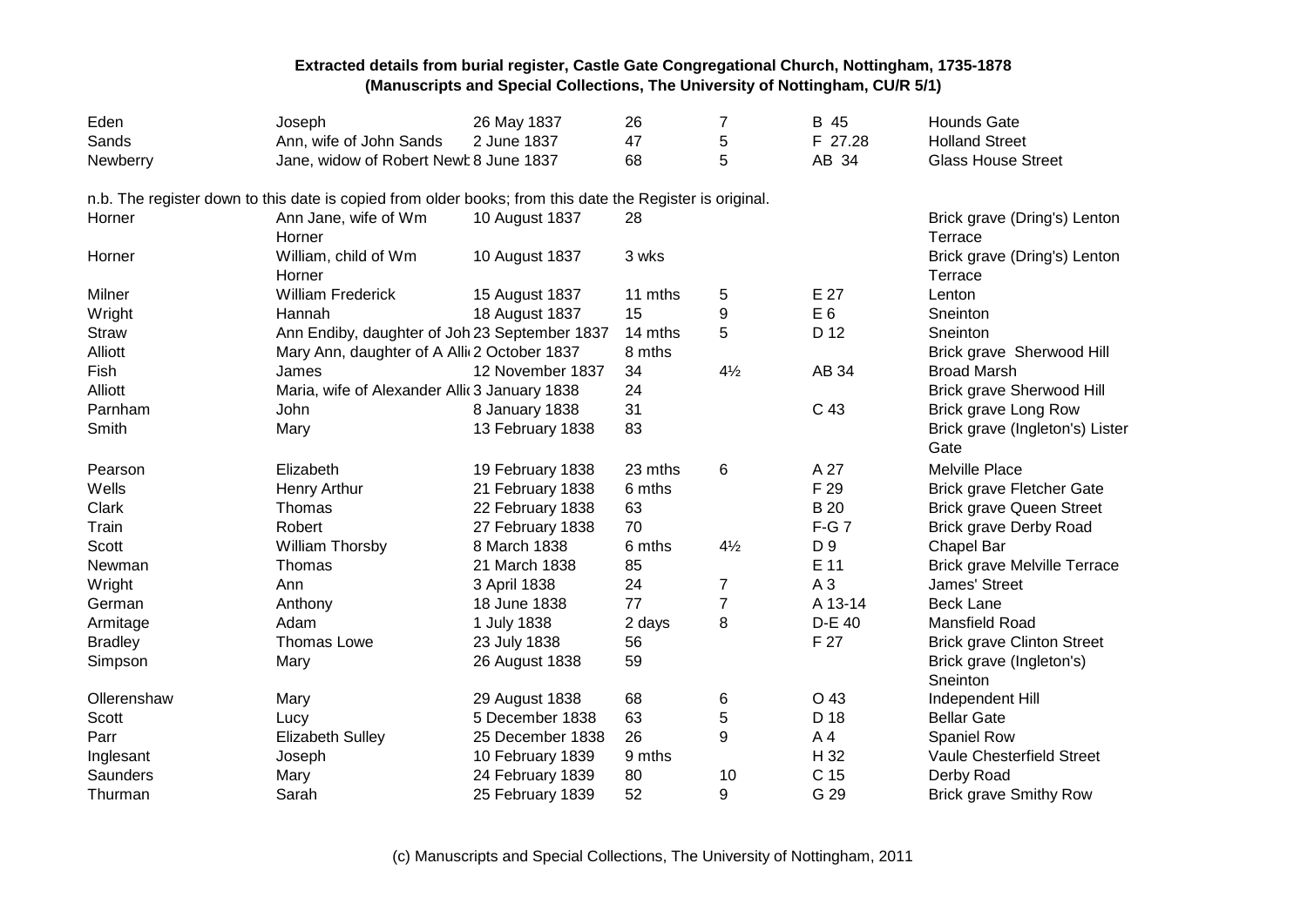| Lewis           | Eliza                   | 1 April 1839      | 21       | 8                       | F-G 15         | <b>Brick grave Carrington Street</b> |
|-----------------|-------------------------|-------------------|----------|-------------------------|----------------|--------------------------------------|
| Golling         | Thomas                  | 1 May 1839        | 78       | 9                       | E-F 24         | Brick grave Park Street/died         |
|                 |                         |                   |          |                         |                | 27 April                             |
| Chester         | Catharine               | 1 May 1839        | 7        | 12                      | C <sub>2</sub> | <b>Riding School</b>                 |
| Inglesant       | Eliza                   | 10 July 1839      | 5        |                         | H 32           | <b>Vault Chesterfield Street</b>     |
| <b>Jeffries</b> | Thomas                  | 11 July 1839      | 70       | 8                       | D <sub>5</sub> | <b>Hounds Gate</b>                   |
| Truman          | Martha                  | 22 July 1839      | 93       | 6                       | A 16-17        | <b>Parliament Street</b>             |
| Alvey           | Samuel                  | 8 September 1839  | 73       | 5                       | A 45-46        | <b>Poynton Street</b>                |
| Warren          | Anna Vernon             | 19 September 1839 | 14 mths  | 5                       | O 45           | <b>Fisher Gate</b>                   |
| Mather          | Archibald               | 25 September 1839 | 69       | $\overline{7}$          | E 47           | <b>Chesterfield Street</b>           |
| Fitzhugh        | William                 | 29 February 1839  | 15 days  | $\overline{\mathbf{4}}$ | F 9            | Low Pavement                         |
| <b>Morris</b>   | Anna Maria              | 11 October 1839   | 43       | $\overline{7}$          | G 7            | <b>Brick grave Castle Terrace</b>    |
| Eyre            | William                 | 21 November 1839  | 21       | $\overline{7}$          | F 34           | Cur Lane                             |
| Moore           | Elizabeth               | 7 December 1839   | 10 weeks | 10                      | E <sub>8</sub> | <b>Brick grave Castle Gate</b>       |
| Straw           | Eliza                   | 8 December 1839   | 5 mths   | 4                       | C 12           | Sneinton                             |
| Truman          | Ann                     | 14 December 1839  | 60       | 5                       | A 16-17        | <b>Parliament Street</b>             |
| Mather          | Charlotte               | 3 January 1840    | 6        | 6                       | E 47           |                                      |
| Preston         | Elizabeth Harrison      | 6 January 1840    | 19       | 15                      | E 12-13        | Brick grave Long Row                 |
| Boam            | James                   | 29 January 1840   | 90       | 6                       | A 47           | <b>Warser Gate</b>                   |
| Saunders        | Charlotte               | 2 March 1840      | 59       | 10                      | B 18-19        | <b>Brick grave Wheeler Gate</b>      |
| Alliott         | <b>Reverend Richard</b> | 24 April 1840     | 71       | 9                       | D 30           | <b>Brick grave Castle Gate</b>       |
| Newton          | Christy Anna            | 25 May 1840       | 5        | 6                       | C 19           | <b>Hounds Gate</b>                   |
| Minster         | Elizabeth               | 29 March 1840     | 70       | 10                      | E <sub>8</sub> | <b>Brick grave Castle Gate</b>       |
| Dale            | Mary Ann                | 30 June 1840      | 5        | 5                       | D 19           | Carrington                           |
| Alliott         | Alexander               | 4 August 1840     | 2 days   | $\boldsymbol{2}$        | E-F 30         | <b>Brick grave Lenton</b>            |
| Thurman         | Thomas                  | 5 August 1840     | 48       | 5                       | A 47           | <b>Fink Hill Street</b>              |
| Warren          | Eliza                   | 29 October 1840   | 13 weeks | 5                       | O 45           | <b>Carter Gate</b>                   |
| Travit          | Sarah                   | 20 December 1840  | 6        | 5                       | A 78           | <b>Coldham Street</b>                |
| Fawbest         | William                 | 1 January 1841    | 74       | 6                       | A 33           | <b>Harrington Street</b>             |
| Creswell        | Sarah                   | 2 January 1841    | 68       | 11                      | F 19-20        | Double vault Carrington              |
| Chambers        | Elizabeth               | 5 March 1841      | 78       | 8                       |                | Mr Clark's vault Carrington          |
|                 |                         |                   |          |                         |                | <b>Street</b>                        |
| Senior          | Mary                    | 7 April 1841      | 86       | 8                       | D 15           | <b>Brick grave Wheeler Gate</b>      |
| Dudley          | William                 | 12 April 1841     | 34       | 6                       | C 36           | Woolpack Lane                        |
| Sadler          | James                   | 16 April 1841     | 58       | 5                       | A 40           | <b>Mount Street</b>                  |
| Fowler          | John Manning            | 22 April 1841     | 18       |                         | D-E 34-35      | Vault Long Row                       |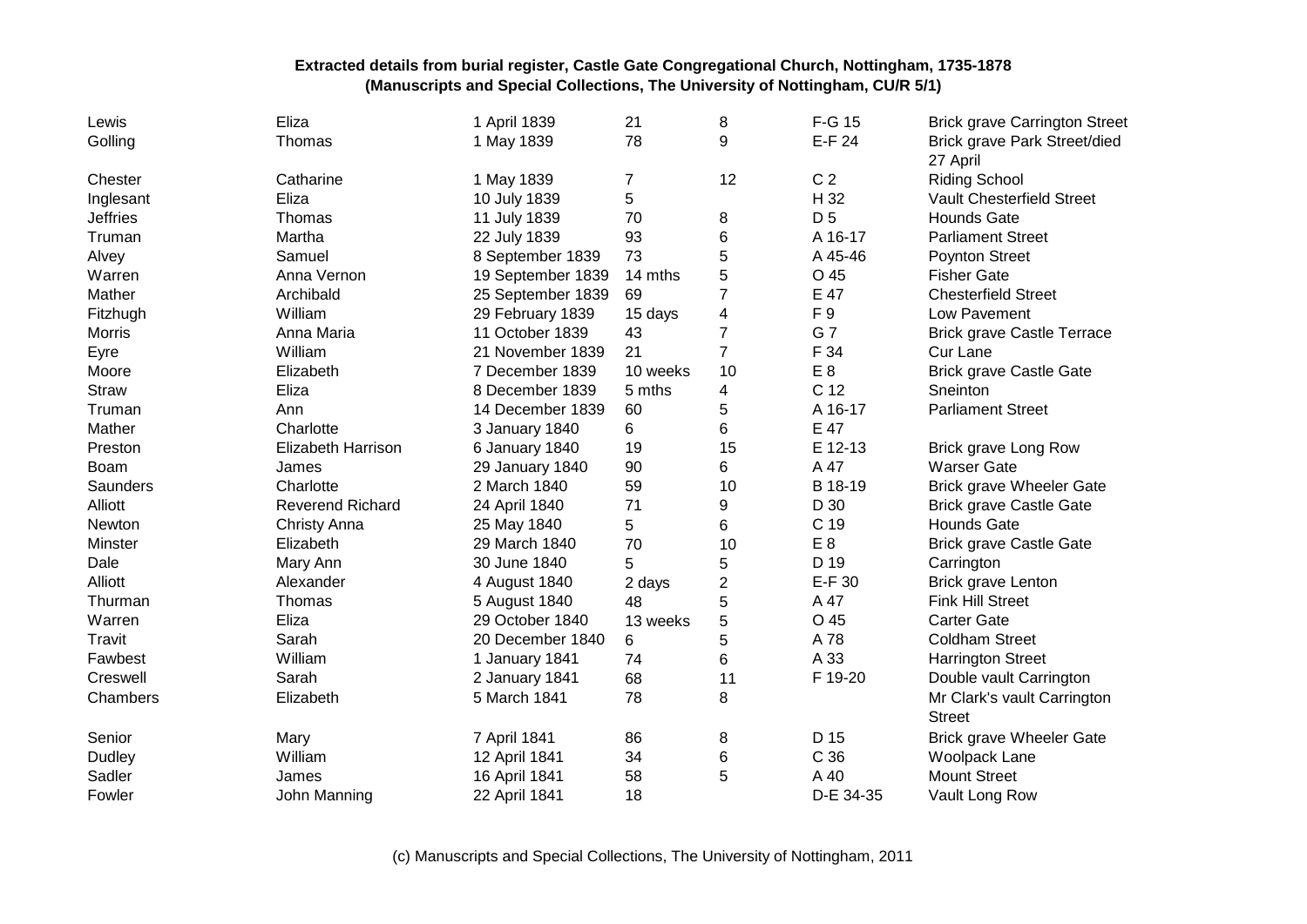| Daubikin           | John                 | 19 May 1841       | 73           | 5                | A 33           | <b>Hyson Green</b>                |
|--------------------|----------------------|-------------------|--------------|------------------|----------------|-----------------------------------|
| <b>Dunnicliffe</b> | Ann                  | 24 May 1841       | 32           | 12               | F 23           | Brick grave Hyson Green           |
| Smith              | Ann                  | 13 June 1841      | 63           | 5                | A 9-10         | <b>White Rents</b>                |
| Sadler             | <b>William James</b> | 28 July 1841      | 19           | 7                | A 39           | <b>Mount Street</b>               |
| Moore              | William Wheatcroft   | 24 September 1841 | 1 mth        | 4                | E 15           | Sneinton                          |
| Colson             | Sarah                | 9 December 1841   | 66           | 10               | A 29           | Middle Hill                       |
| Armitage           | Sarah                | 10 January 1842   | 69           | 8                | C 38           | Sneinton                          |
| Straw              | James                | 10 January 1842   | $\mathbf 1$  | 6                | C 14           | Sneinton                          |
| Dale               | Elizabeth            | 31 January 1842   | 5            | $4\frac{1}{2}$   | d 19           | Carrington                        |
| Wyville            | Charlotte            | 16 February 1842  | 73           | 5                | G 9-10         | Carrington                        |
| Moore              | Sarah                | 10 April 1842     | 83           | 6                | H 35           | St John Street                    |
| Warren             | William Vernon       | 26 April 1842     | 19 weeks     | $\boldsymbol{9}$ | O 45           | <b>Carter Gate</b>                |
| Thurman            | John                 | 30 May 1842       | 62           | $\overline{7}$   | <b>B</b> 47    | <b>Fink Hill Street</b>           |
| Goater             | Harriet              | 29 July 1842      | 5 mths       | $4\frac{1}{2}$   | A 47           | <b>Fink Hill Street</b>           |
| Eyre               | Elizabeth            | 14 August 1842    |              | 6                | F 34           |                                   |
| <b>Straw</b>       | Elijah               | 2 September 1842  | 12 weeks     | 5                | C 14           | Sneinton                          |
| Taylor             | Ann                  | 19 October 1842   | 8 mths       | 5                | D 19           | Walker Street, Sneinton           |
| Walker             | Emma                 | 28 October 1842   | 28           | 8                |                | <b>Brick grave Carlton Street</b> |
|                    |                      |                   |              |                  |                | (removed)                         |
| Wesson             | Ann                  | 21 November 1842  | 44           | 19               |                | <b>Brick grave Halifax Place</b>  |
| Scott              | William              | 24 November 1842  | 40           | 6                | E 29           | Brick grave Postern Place         |
| Wright             | Thomas               | 28 December 1842  | 18           | 8                | E <sub>6</sub> | Sneinton                          |
| Kelsall            | Ann                  | 4 February 1843   | 1            | 5                | A 16-17        | <b>Sneinton Street</b>            |
| <b>Bretland</b>    | Marianne             | 16 March 1843     | 32           | 8                |                | <b>Brick grave Sneinton</b>       |
| Moore              | Sarah                | 30 June 1843      | $\mathbf{1}$ | 4                | F 15           | <b>Hockley Mill</b>               |
| Nelson             | <b>Mrs</b>           | 18 September 1843 |              | 8                | E <sub>6</sub> | Carlton                           |
| Swann              | Child of Mr Swann    | 26 September 1843 | 2 years      | $\overline{7}$   | <b>B</b> 13    | Vault Castle Gate                 |
| Smith              | Elizabeth            | 3 October 1843    | 59           | 5                | H 35           | <b>Hounds Gate</b>                |
| <b>Bishop</b>      | Jane                 | 5 April 1844      | 58           | 6                | D 33           | <b>Black Lion Yard</b>            |
| Senior             | Mary                 | 12 April 1844     | 55           | 8                | D 15           | <b>Brick grave Wheeler Gate</b>   |
| Crisp              | Rebecca              | 14 April 1844     | 83           | $\overline{7}$   | B 44-45        | <b>Broad Marsh</b>                |
| Smart              | William              | 26 May 1844       | 77           | 8                | C 19-20        | Vault Hounds Gate                 |
| Sanders            | John                 | 14 June 1844      | 52           | 9                | BC 15-16       | Derby Road                        |
| Lasagne            | Eliza                | 3 October 1844    | 35           | 6                | B 45-46        | <b>Carrington Street</b>          |
| Colson             | James                | 4 October 1844    | 68           | 9                | A 29           | Middle Hill                       |
| Moore              | Benjamin             | 22 November 1844  | 65           | 14               | E 14           | Vault Osborne Cottage             |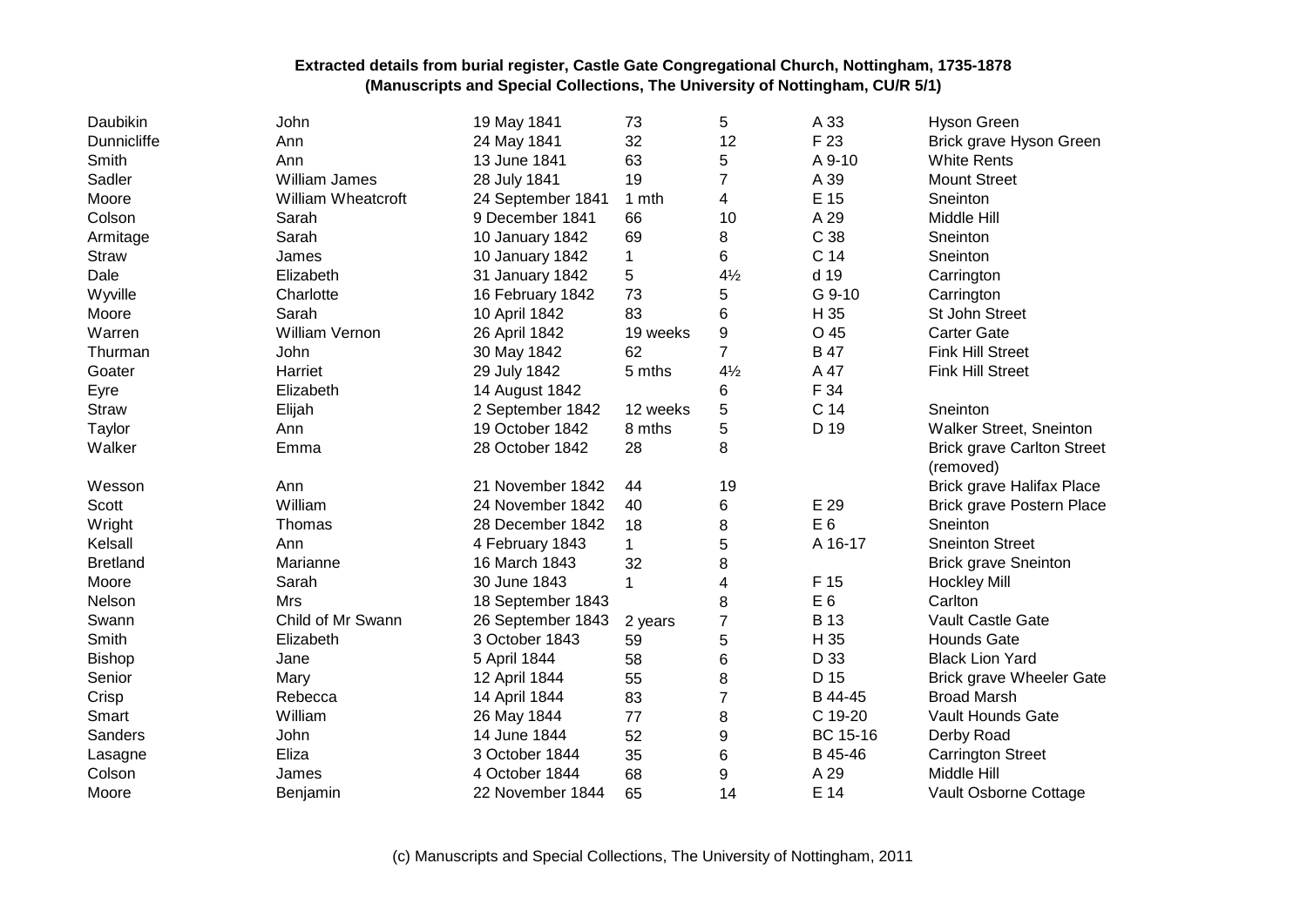| Simpson         | Mary                   | 20 December 1844  | 38              |                  | G 32-33        | <b>Vault Bottle Lane</b>     |
|-----------------|------------------------|-------------------|-----------------|------------------|----------------|------------------------------|
| Kelsall         | Sarah                  | 5 January 1845    | 63              | $\overline{7}$   | A 15-16        | <b>Sneinton Street</b>       |
| <b>Bretland</b> | Frances                | 11 January 1845   | 15 mths         |                  | F 25           | <b>Vault Carlton Street</b>  |
| Potter          | John                   | 17 Janaury 1845   | 70              | 5                | E 15           | <b>Broad Street</b>          |
| Swann           | <b>Charlotte Lois</b>  | 4 February 1845   | 8               | $\overline{7}$   | <b>B</b> 13    | Vault Castle Gate            |
| Smart           | Mary                   | 9 February 1845   | 40              | 7                | C 19-20        | Vault Mansfield Road         |
| Armitage        | Ann Mary               | 23 February 1845  | 8               | 8                | CD 39          | Mansfield Road               |
| Turton          | Louisa                 | 9 March 1845      | 5               | 5                | E 19           | St Ann Street                |
| Moore           | Edward                 | 11 March 1845     | 1 mth           | 5                | E 15           | Sneinton                     |
| Kelsall         | John William           | 23 March 1845     | 1 year 10 mtl 4 |                  | A 156          | Hockley                      |
| Mather          | <b>Elizabeth Mary</b>  | 27 March 1845     | 28              | 10               | 042            | New Radford                  |
| Sadler          | <b>Elizabeth Sarah</b> | 25 May 1845       | 18              | 6                | A 39           | <b>Mount Street</b>          |
| Simpson         | John                   | 3 August 1845     | 71              |                  | G 32-33        | Double vault Simpson's Close |
| Twidney         | James                  | 3 August 1845     | $2\frac{1}{2}$  | 5                | F 20           | <b>Manvers Street</b>        |
| Hancock         | Charlotte              | 18 August 1845    | 48              | $\overline{7}$   | G 9-10         | <b>Hyson Green</b>           |
| Walker          | Mary                   | 18 November 1845  | 65              |                  | B 19-20        | Vault Hounds Gate            |
| Dunlop          | William                | 5 December 1845   | 80              | 8                | D 38-39        | <b>Vault Park Street</b>     |
| Armitage        | William                | 26 December 1845  | 7 mths          | $\overline{7}$   | C 38-39        | Mansfield Road               |
| Inglesant       | Mary                   | 30 December 1845  | 72              |                  | G 32-33        | Double vault Derby Road      |
| Clark           | Henrietta              | 8 January 1846    | 30              | 9                | B 21           | Vault Hunger Hill            |
| Smith           | Henry Arthur           | 29 January 1846   | 18              | 11               | E 23           | <b>Parliament Street</b>     |
| Sands           | Benjamin               | 5 February 1846   | 83              | 14               | $E-F6$         | Vault Hounds Gate            |
| Elvidge         | James William          | 21 February 1846  | 23              | 5                | E 29           | Vault High Pavement          |
| Richmond        | James                  | 26 February 1846  | 36              | $\overline{7}$   | B 32-33        | <b>Castle Terrace</b>        |
| Rogers          | Mary                   | 2 April 1846      | 43              | 9                | G 39           | Sneinton                     |
| Alvey           | Ellen                  | 30 April 1846     | 66              | 6                | G 34           | <b>Coalpit Lane</b>          |
| Thurman         | Ruth                   | 5 May 1846        |                 | $\overline{7}$   | G 29           | Vault The Park               |
| Wheatley        | Elizabeth              | 4 June 1846       | 71              | 6                | <b>B</b> 40    | <b>Kingston Street</b>       |
| <b>Straw</b>    | Sarah Ann              | 14 June 1846      | 11 weeks        | 5                | A <sub>3</sub> | Derby Road                   |
| <b>Nichols</b>  | Louisa Barbara         | 8 July 1846       | 78              |                  | E <sub>8</sub> | Vault Carrington Street      |
| Warren          | John                   | 17 September 1846 | 80              | 8                | O 45           | Derby Road                   |
| Wesson          | <b>Robert Grain</b>    | 29 September 1846 | 28              | 18               | E 7            | <b>Vault Rutland Street</b>  |
| Gent            | George Julian          | 4 October 1846    | 11 weeks        | 5                | E 16           | <b>Beck Street</b>           |
| Clarke          | Priscilla Ann          | 8 November 1846   | $\overline{7}$  | $\boldsymbol{9}$ | A 31           | <b>Broad Marsh</b>           |
| Gedling         | Anne                   | 24 December 1846  | 66              |                  | E 26           | Double vault Regent Street   |
| Thornton        | Joseph                 | 30 December 1846  | 66              | 6                | E <sub>2</sub> | <b>Bridlesmith Gate</b>      |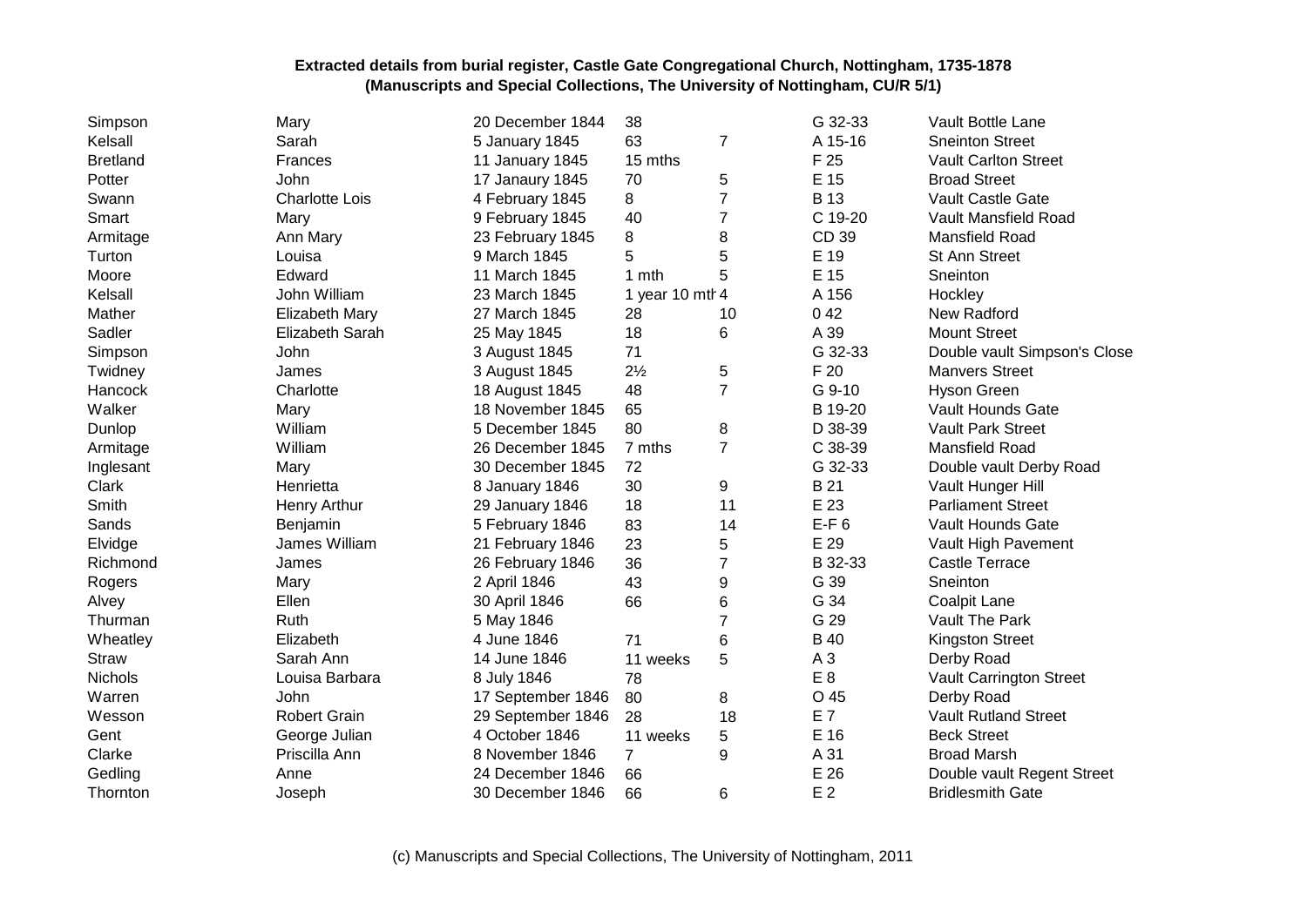| Mather             | Mary          | 8 January 1846    | 68           | 5              | E 47           | Short Hill                |
|--------------------|---------------|-------------------|--------------|----------------|----------------|---------------------------|
| Ingram             | Valentine     | 1 March 1847      | 71           | 8              | D 41           | <b>Pilcher Gate</b>       |
| Wright             | Ann           | 11 March 1847     | 36           | 7              | E <sub>6</sub> | <b>Carlton Road</b>       |
| Hancock            | <b>Esther</b> | 18 April 1847     | 9            | 6              | G 9-10         | <b>Hyson Green</b>        |
| Bell               | Henry         | 1 August 1847     | 4 weeks      | 5              | E 35           | Greyfriar's Place         |
| Gent               | Ann           | 8 August 1847     | 28           | $\overline{7}$ | E 16           | <b>Beck Street</b>        |
| Bell               | Bernard       | 16 August 1847    | 6 weeks      | 4              | E 35           | Greyfriar's Place         |
| <b>Brothers</b>    | Mary Ann      | 10 September 1847 | 70           | 6              | B 13           | Vault The Forest          |
| Thurman            | Samuel        | 17 September 1847 | 75           | 6              | G 29           | Vault Smith Row           |
| Warren             | Elizabeth     | 8 November 1847   | 40           | 7              | O 45           | Long Row                  |
| Whitt              | Samuel        | 7 December 1847   | 78           | 6              | E 31           | <b>Vault Rice's Place</b> |
| German             | Susannah      | 31 December 1847  | 78           | 6              | A 13-14        | <b>Carrington Street</b>  |
| <b>Thorpe</b>      | Ann           | 5 January 1848    | 76           | 5              | E 48           | <b>Castle Park</b>        |
| Youngman           | Ellen         | 10 January 1848   | $21/3$ years | $5\frac{1}{2}$ | E 14           | Mansfield Road            |
| Drage              | Mary          | 25 January 1848   | 64           | 6              | G 20           | <b>Hounds Gate</b>        |
| Walker             | William       | 5 February 1848   | 71           | 10             | <b>B</b> 20    | Vault                     |
| Ward               | Daniel        | 1 April 1848      | 62           | $\overline{7}$ | F-G 40         | Mansfield Road            |
| <b>Dunnicliffe</b> | Allen         | 8 May 1848        | 45           | 11             | F 23           | Vault Hounds Gate         |
| Thurman            | Mary          | 8 June 1848       | 32           | 4              | <b>GE 29</b>   | Vault The Park            |
| Huff               | William       | 24 July 1848      | 47           | 8              | B 30-31        | Haughton                  |
| Wood               | Samuel        | 24 August 1848    | 5 weeks      | 5              | B 37-38        | <b>Plumtre Square</b>     |
| Shepperson         | Hannah        | 9 November 1848   | 81           | 10             | D              | Vault Broxtowe            |
| Joacham            | Martha        | 26 November 1848  | 87           | 6              | G 22           | <b>Castle Gate</b>        |
| Carr               | Eliza         | 7 December 1848   | 35           | 10             | F              | <b>Castle Terrace</b>     |
| Chester            | Mary          | 9 January 1849    | 49           | 8              | D <sub>2</sub> | Vault Riding School       |
| Dunn               | Priscila      | 1 April 1849      | 79           | 7              | G 14           | <b>Park Street</b>        |
| Godber             | Sarah         | 21 June 1849      | 28           | 9              | G <sub>6</sub> | <b>Market Street</b>      |
| Eyre               | Ann           | 23 June 1849      | 82           | 6              | O 43           | Independent Hill          |
| Shaw               | John          | 28 June 1849      | 12 weeks     | 5              | C 14-15        | Sneinton                  |
| Nixon              | Joseph        | 3 August 1849     | 69           | 10             | E 18           | <b>Hounds Gate</b>        |
| Hall               | Elizabeth     | 24 September 1849 | 54           |                | G 28           | Vault Lister Gate         |
| Carr               | Joseh         | 2 November 1849   | 69           | 8              | F 18           | <b>Hounds Gate</b>        |
| Astle              | Edward        | 18 December 1849  | 73           | 8              | B 36-37        | Sneinton                  |
| Trueman            | Joseph        | 23 December 1849  |              | 6              | G 21           | <b>Sussex Street</b>      |
| Sanders            | Mary          | 13 January 1850   | 54           | 7              | <b>CD 22</b>   | Sneinton                  |
| Peet               | Thomas        | 4 March 1850      | 55           | $\overline{7}$ | BC 17-18       | <b>Woolpack Lane</b>      |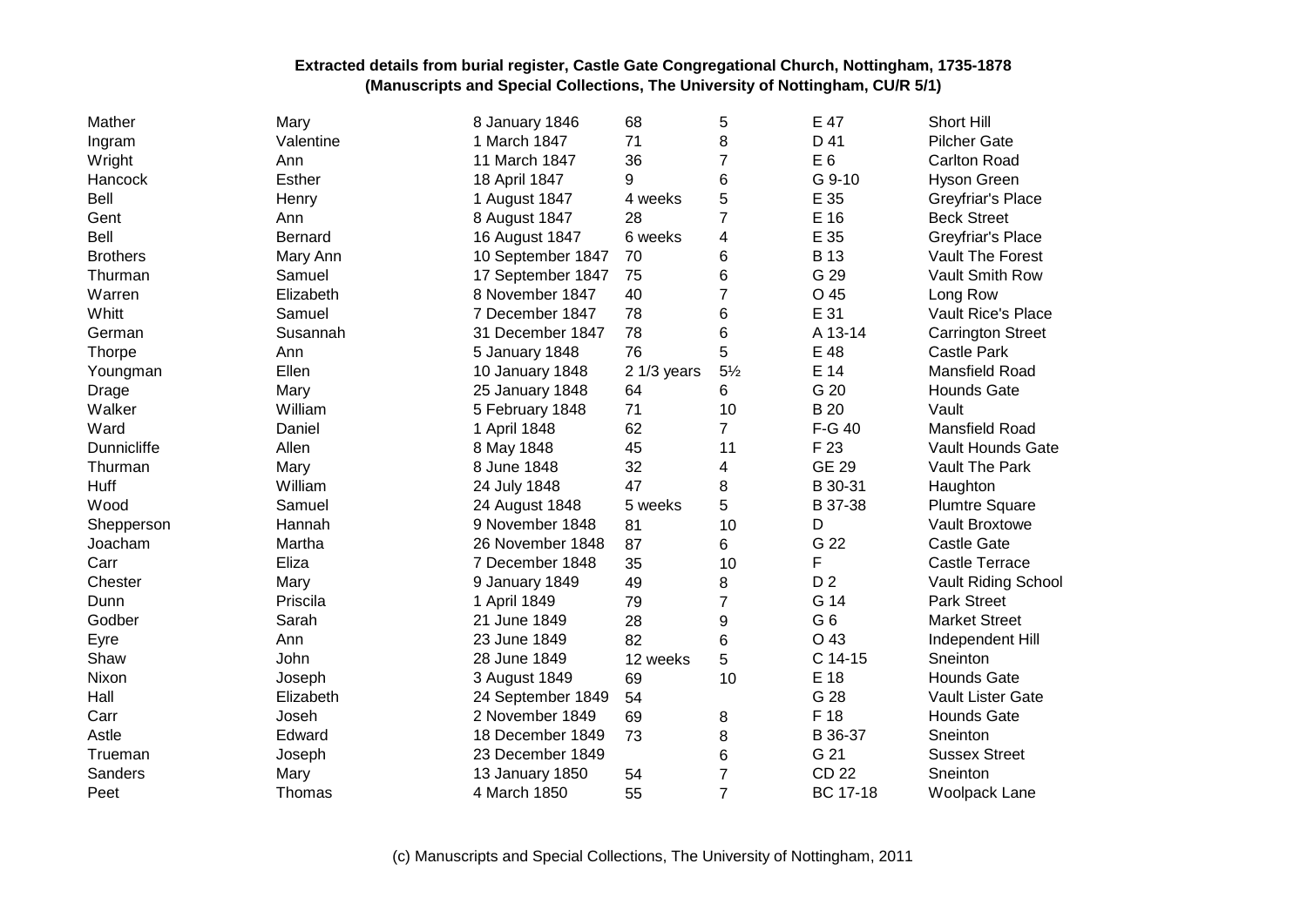| Haskard         | Eliza Palmer               | 14 March 1850     | 4 mths  | 10             | <b>GH 23</b>    | <b>Kings Place</b>             |
|-----------------|----------------------------|-------------------|---------|----------------|-----------------|--------------------------------|
| Widdowson       | Mary                       | 8 April 1850      | 82      | 6              | 044             | Park Street                    |
| <b>Towers</b>   | Ann                        | 15 April 1850     | 61      | 7              | <b>GH 27</b>    | <b>Clarence Street</b>         |
| Gent            | William                    | 25 June 1850      | 7       | 6              | E 16            | <b>Beck Street</b>             |
| Parr            | John                       | 27 August 1850    | 65      | 6              | A <sub>4</sub>  | <b>Warser Gate</b>             |
| Jalland         | Thomas                     | 5 November 1850   | 80      | $\overline{7}$ | D 38-39         | <b>Vault Park Street</b>       |
| Palmer          | Sarah Ann                  | 18 December 1850  | 25      | 6              | G 19            | Leen Side                      |
| Corner          | Susan                      | 21 March 1851     | 71      | 4              | E 26            | Vault Leopard Yard             |
| Parnham         | Mary                       | 3 April 1851      | 78      | 10             | C 41            | Long Row                       |
| Thurman         | Samuel                     | 10 April 1851     | 42      |                | G 29            | Vault (full) The Park          |
| <b>Briggs</b>   | Emma                       | 13 June 1851      | 33      | 6              | O 45            | <b>Carte Gate</b>              |
| Wells           | Marian                     | 20 June 1851      | 6       | 8              | D 29            | Vault Middle Hill              |
| <b>Briggs</b>   | Annie                      | 21 July 1851      | 28      | 5              | O 45            | Carte Gate                     |
| Moore           | Alice                      | 20 September 1851 | 17 mths |                | E 14            | <b>Vault Sneinton</b>          |
| Powers          | Fanny                      | 6 October 1851    | 13 mths | 6              | <b>GH 27</b>    | Mansfield Road                 |
| Train           | Ann                        | 17 October 1851   | 77      | 16             | E 7             | Derby Road                     |
| Underwood       | Elizabeth                  | 8 December 1851   | 60      | 6              | F 47            | Peter Gate                     |
| Lake            | <b>Charlotte Elizabeth</b> | 20 March 1852     | 13 mths | 5              | G 10            | <b>St James Street</b>         |
| Tutin           | John                       | 26 April 1852     | 86      | 9              | <b>B29</b>      | <b>Vault Carrington Street</b> |
| Holland         | Elizabeth                  | 20 August 1852    | 88      | 8              | <b>B29</b>      | Vault Clifton near Bristol     |
| Gent            | Rupert                     | 1 February 1853   | 6 mths  | 6              | E 16            | <b>Beck Street</b>             |
| <b>Bretland</b> | Elizabeth                  | 8 February 1853   | 73      | 7              | F 25            | <b>Vault Carlton Street</b>    |
| Lill            | Betsy Ann                  | 12 February 1853  | 5 mths  | 5              | <b>DE 14</b>    | Bosworth (Lester)              |
| Sanders         | Hannah                     | 19 February 1853  | 75      | 9              | B 18-19         | <b>Beeston</b>                 |
| Robinson        | Sarah                      | 17 March 1853     | 48      | 7              | <b>B</b> 33     | <b>Broad Marsh</b>             |
| Carr            | Eliza                      | 21 April 1853     | 68      | $\overline{7}$ | F 18            | Angel Row                      |
| Carr            | Eliza                      | 2 August 1853     | 16      | 9              | F 19            | <b>Castle Terrace</b>          |
| Peacock         | William                    | 10 August 1853    | 81      | $\overline{7}$ | C 19-20         | <b>Vault Rutland Street</b>    |
| Daubikin        | Mary                       | 30 August 1853    | 69      | 6              | A 32            | St John Street                 |
| Sanders         | Samuel                     | 23 September 1853 | 22      | 8              | BC 15-16        | Chandler's Lane                |
| Thornton        | Jane                       | 14 October 1853   | 76      | 5              | E <sub>2</sub>  | <b>Carrington Street</b>       |
| Haskard         | Samuel John                | 7 November 1853   | 8 weeks | 9              | <b>GH 23</b>    | Kings Place                    |
| Christian       | William                    | 14 November 1853  | 61      | 5              | F 47            | Peter Gate                     |
| Peet            | Mary                       | 21 November 1853  | 58      | 6              | <b>BC 17-18</b> | Woolpack Lane                  |
| Smart           | William Robinson           | 10 February 1854  | 26      | 6              | C 19-20         | <b>Vault Rutland Street</b>    |
| Newman          | Benjamin                   | 23 February 1854  | 76      | $\overline{7}$ | E 11            | Vault Red Hill, Arnold         |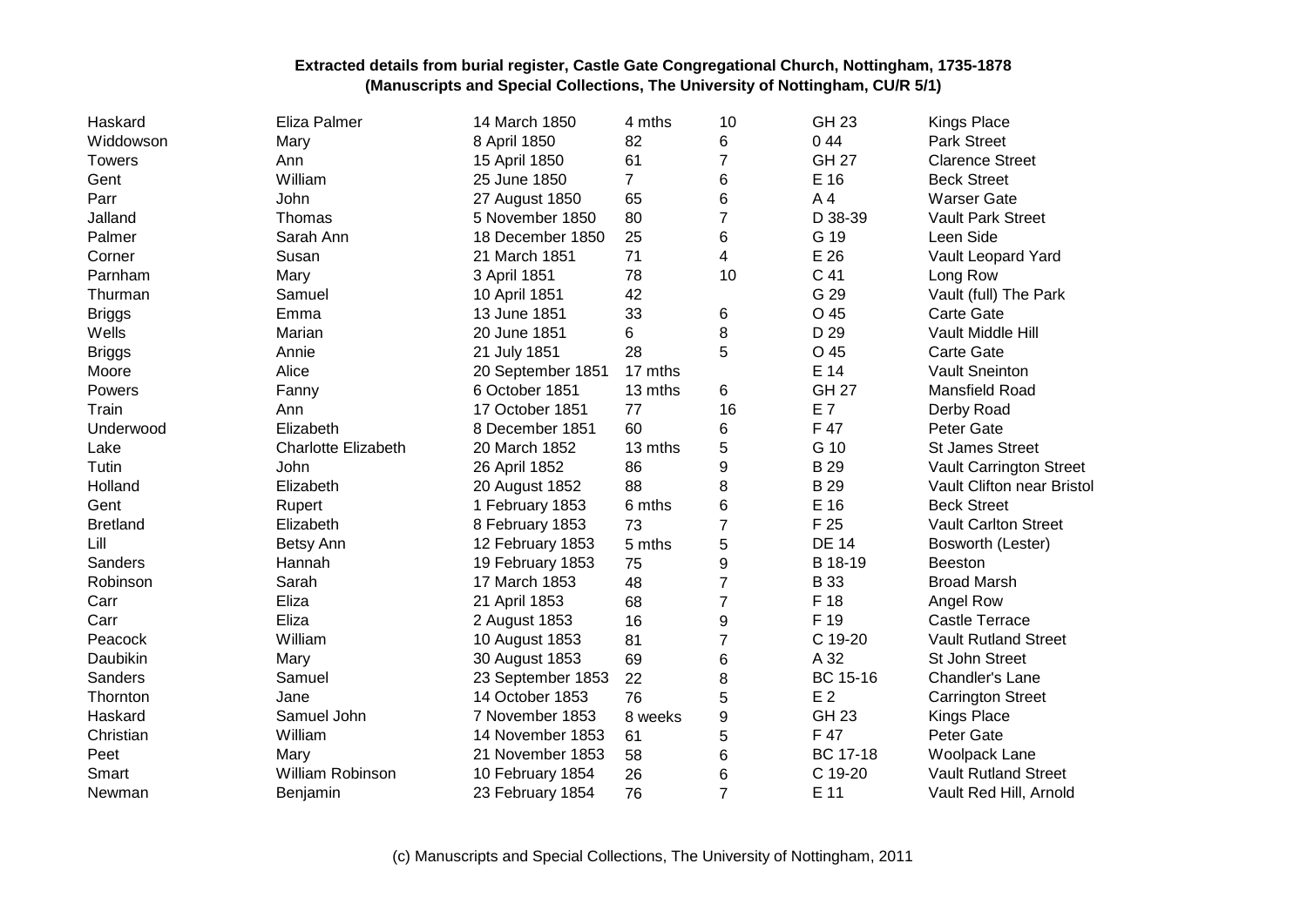| Thurman                           | Rebecca               | 1 June 1854      | 48                | 8             | G 30           | <b>Vault Sneinton</b>                                                                                                                           |
|-----------------------------------|-----------------------|------------------|-------------------|---------------|----------------|-------------------------------------------------------------------------------------------------------------------------------------------------|
| Howard                            | Eliza                 | 8 December 1854  | 72                | 5             | <b>B</b> 13    | <b>Vault Park Street</b>                                                                                                                        |
| <b>Birkenhead</b>                 | Ann                   | 23 November 1855 | 68                | 6             | $A_3$          | Vault St James Street                                                                                                                           |
| <b>Brothers</b>                   | Harriet               | 6 December 1855  | 73                | 6             | <b>B</b> 13    | <b>Vault Sneinton</b>                                                                                                                           |
|                                   |                       |                  |                   |               |                | Note that the above two names were copied from Mr Hodgson's Book. They were omitted entering in their proper place by Rev. S McAll. They should |
| have been inserted after No. 850. |                       |                  |                   |               |                |                                                                                                                                                 |
| Smithurst                         | Mary Ann              | 21 February 1855 | [not given]       | 8             | E 9            | Vault Fisher Gate                                                                                                                               |
| Massey                            | Ann                   | 12 March 1855    | 60                | 8             | A 18           | <b>Chesterfield Street</b>                                                                                                                      |
| Chester                           | John                  | 13 March 1855    | 71                | 6             | D <sub>2</sub> | Vault Red Hill                                                                                                                                  |
| Machin                            | William               | 4 April 1855     | 81                | 9             | <b>B22</b>     | Vault Melville Street                                                                                                                           |
| Wheatley                          | Arthur                | 20 April 1855    | 76                | 5             | <b>B</b> 40    | <b>Canal Street</b>                                                                                                                             |
| <b>Briggs</b>                     | William               | 3 January 1855   | [not given]       | 8             | <b>DE 32</b>   | <b>Carter Gate</b>                                                                                                                              |
| Thurman                           | Sarah                 | 23 January 1855  | 73                | 5             | <b>B</b> 47    | <b>Fink Hill Street</b>                                                                                                                         |
| Webster                           | Ann                   | 26 June 1855     | 86                | 10            | E 10           | Vault Long Row                                                                                                                                  |
| Sanders                           | Samuel                | 21 January 1856  | 82                | 8             | B 18-19        | Vault Lenton                                                                                                                                    |
| Chamberlin                        | Fanny                 | 11 January 1858  | 71                |               | <b>B</b> 13    | Vault (full) Mount Hooton                                                                                                                       |
| Cresswell                         | Christopher           | 16 January 1858  | 84                | 10            | F 19-20        | Vault Mansfield Road                                                                                                                            |
| Hare                              | John                  | 18 January 1858  | 73                | 5             | G 7            | Vault Carrington Street                                                                                                                         |
| Jalland                           | Hannah                | 16 March 1858    | 83                | 6             | D 38-39        | Vault Park Street                                                                                                                               |
| Wilson                            | Rebecca               | 25 June 1858     | 88                | 6             | G 37           | Vault Sherwood Hall,<br>Mansfield                                                                                                               |
| Moore                             | <b>Bertha</b>         | 2 November 1858  | 2 years 9<br>mths | 13            | E 14           | Vault<br>Sneinton                                                                                                                               |
| Swann                             | <b>Francis Edward</b> | 26 February 1859 | 29                | 4             | <b>B</b> 13    | Vault Castle Gate                                                                                                                               |
| Hall                              | John                  | 21 March 1859    | 67                | 8             | G 28           | Vault Villa Road                                                                                                                                |
| Wesson                            | Thomas                | 28 May 1859      | 23                | 15            | E 7            | <b>Vault Cromwell Street</b>                                                                                                                    |
| Preston                           | Mary Ann              | 8 July 1859      | 71                | 10            | E 11           | <b>Vault Mount Street</b>                                                                                                                       |
| Smart                             | Catherine             | 6 July 1860      | 73                | 6             | C 19-20        | Vault Carrington Street (died<br>in London)                                                                                                     |
| Golling                           | Sarah                 | 4 December 1860  | [not given]       |               |                |                                                                                                                                                 |
| Felstead                          | Mary                  | 5 July 1861      | 60                | <b>BGB 22</b> | <b>BGB 22</b>  | Spaniel Row (Miss Burton's<br>servant)                                                                                                          |
| Moore                             | Samuel Weston         | 6 September 1861 | 53                | 10            | <b>BGE 14</b>  | <b>Wollaton Street</b>                                                                                                                          |
| Horner                            | Ann                   | 15 October 1862  | 82                | 6             | C 42           | <b>Castle Terrace</b>                                                                                                                           |
| <b>Burton</b>                     | Ann                   | 20 October 1862  | 86                | 4             | <b>B23</b>     | <b>Spaniel Row</b>                                                                                                                              |